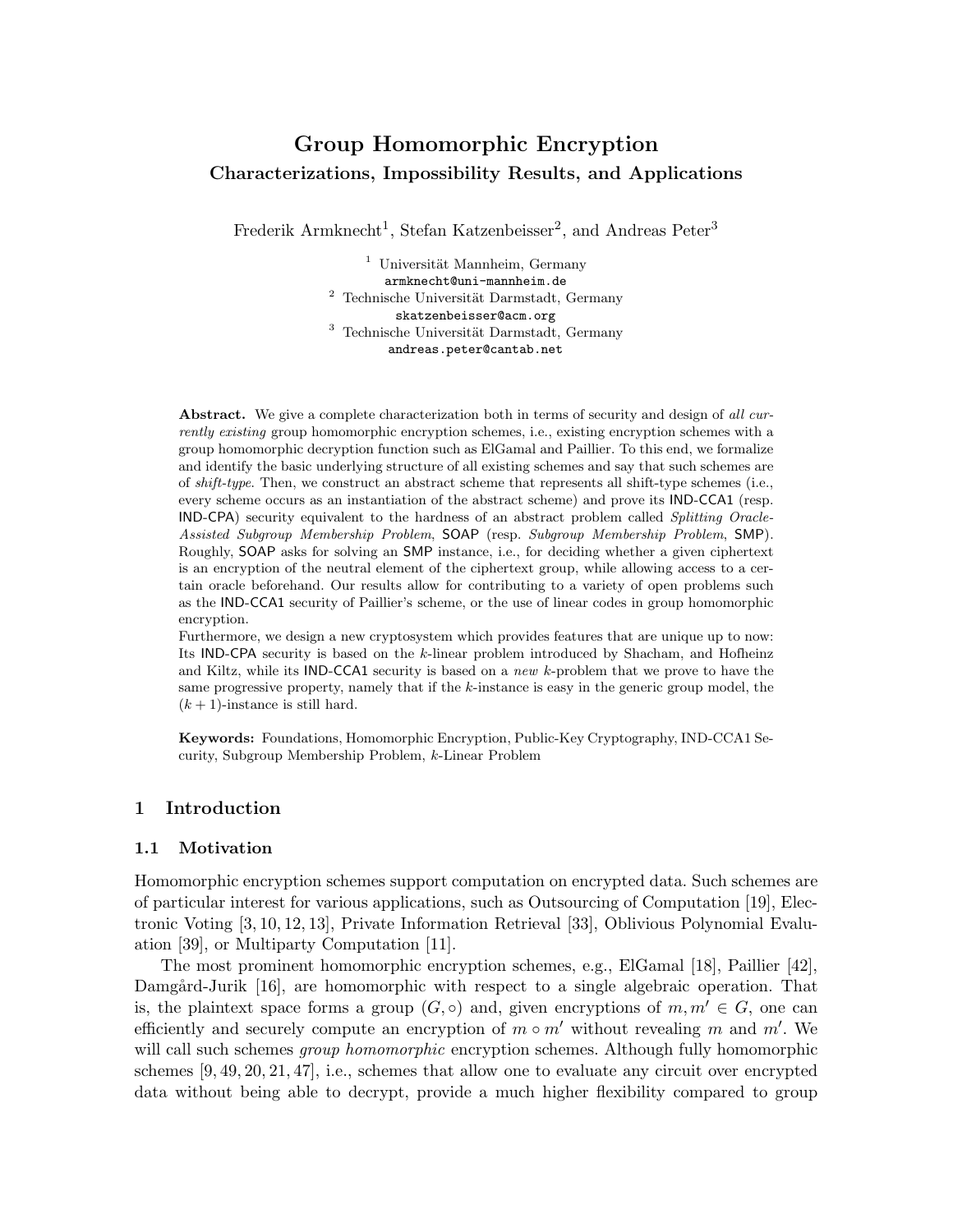homomorphic schemes, the investigation of the latter still represents an important research topic:

- 1. The majority of existing homomorphic schemes are group homomorphic and there are still many open questions regarding these schemes.
- 2. For practical applications there is currently no alternative to such schemes.<sup>4</sup>
- 3. Many constructions of schemes that support more than a single algebraic operation are in particular group homomorphic as well (e.g., [1, 5]).
- 4. A comprehensive understanding of group homomorphic schemes leads to a better understanding of schemes that are homomorphic in a more general sense, since the underlying structures are very similar.

Over the last decades, a variety of different approaches (and according hardness assumptions and proofs of security) has been investigated for constructing group homomorphic schemes, such as the Quadratic Residuosity Problem [26], the Higher Residuosity Problem [3], the Decisional Diffie-Hellman Problem [18, 44], and the Decisional Composite Residuosity Class Problem [42, 16]. All these schemes have been investigated separately, resulting in the fact that some of them are better understood than others. In particular, much effort has been devoted to proving existing homomorphic schemes IND-CCA1 secure (being the highest possible security level for a homomorphic scheme). For example, since the introduction of Damgård's ElGamal [15] in 1991, many works addressed the problem of characterizing its IND-CCA1 security [25, 50]. Similarly, while an IND-CPA security characterization of ElGamal was given in 1998 (see [48]), the quest for a characterization of its IND-CCA1 security has been in the focus for many years. Only in 2010, the quest concerning these two schemes has finally found an end due to [36]. Finding similar characterizations for remaining homomorphic schemes, e.g., Paillier's scheme, is still an open problem.

## 1.2 Contribution

In this work, we present a unified view both in terms of security and design on all currently  $existing$  group homomorphic encryption schemes<sup>5</sup>. On the one hand, this helps to access the kind of challenges mentioned above more easily (and in fact, to answer open questions) and on the other hand provides a systematic procedure for designing new schemes based on given problems. Our concrete contributions are as follows:

Abstract Security Characterization First, we identify and formailze the underlying structure of all existing group homomorphic encryption schemes and say that group homomorphic schemes with this structure are of *shift-type*. This particular structure allows us to construct an abstract scheme that represents all shift-type group homomorphic encryption schemes and prove its IND-CCA1 security equivalent to the hardness of a new abstract problem, called the Splitting Oracle-Assisted Subgroup Membership Problem (SOAP), meaning that every scheme occurs as an instantiation of the abstract scheme being IND-CCA1

<sup>4</sup> For example, the most efficient implementation [22] of [21] states that the largest variant (for which a security level similar to RSA-1024 is assumed) has a public key of 2.4 GB size and requires about 30 minutes to complete certain operations.

<sup>5</sup> A precise definition will be given in Section 2.2.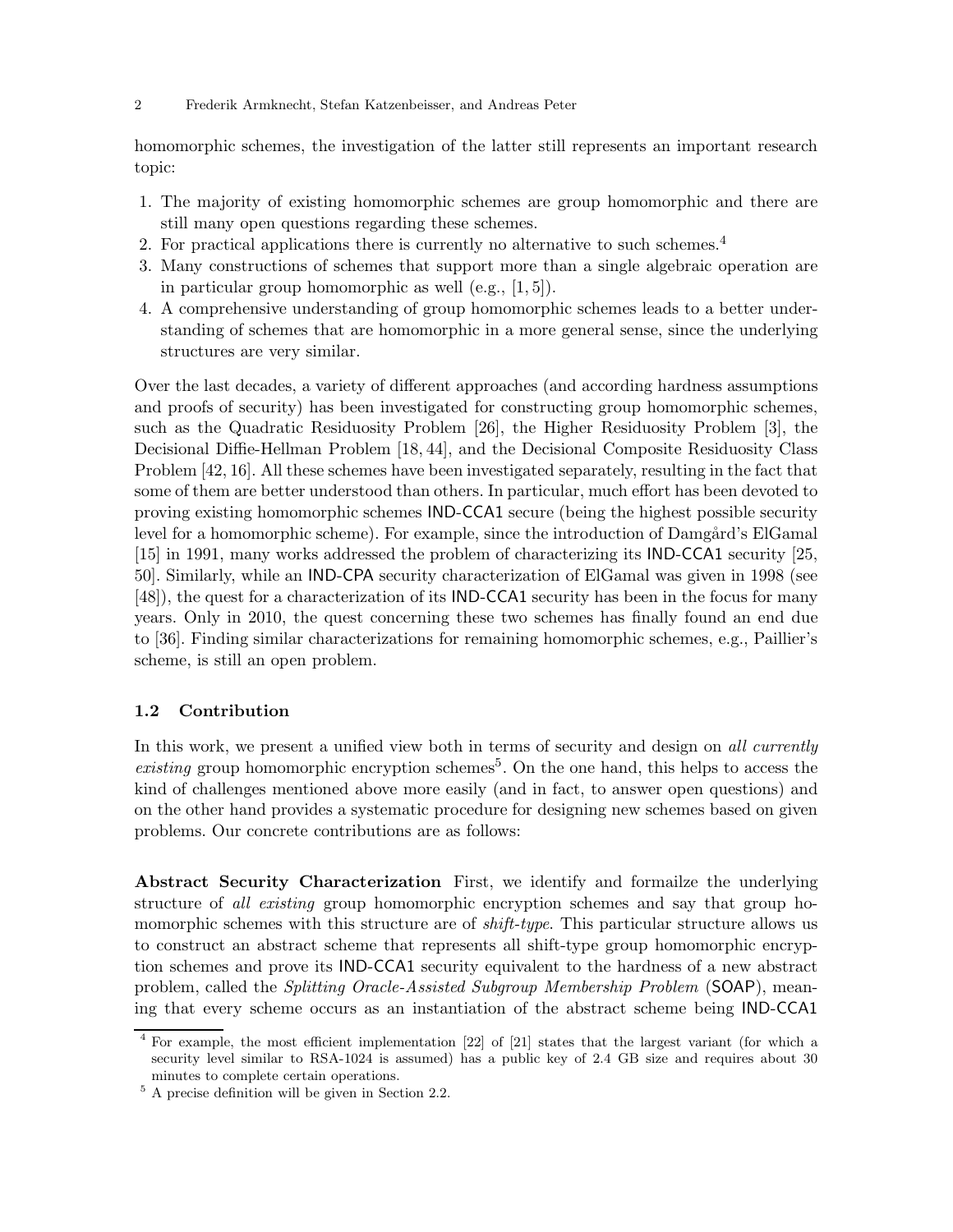secure if and only if the according instantiation of SOAP is hard. This abstract scheme is similar to other existing abstract schemes [17, 21, 23] but is necessarily more general in order to be a representative of all shift-type group homomorphic schemes. For a *proper* subclass of shift-type homomorphic schemes, a proof that if an abstract Subgroup Membership Problem (SMP) is hard, then the scheme is IND-CPA secure was given in [23]. Our result applies to a larger class of homomorphic schemes, namely to all shift-type schemes, considers a higher security level (IND-CCA1 instead of IND-CPA) and shows IND-CCA1 security *equivalent* to the hardness of SOAP. In fact, a characterization of IND-CPA security through SMP is an immediate byproduct of our results.

Concrete Security Characterization Our abstract security characterizations can be applied to concrete homomorphic schemes by looking at the according instantiations. For example, several results such as the IND-CPA security of ElGamal [48], the IND-CCA1 security of Damgård's ElGamal [15, 25, 36, 50] and the recently proved **IND-CCA1** security of ElGamal [36] can be easily derived from our characterizations. Additionally, we use the IND-CCA1 characterization to approach the long standing open question, whether Paillier's homomorphic encryption scheme [42] is IND-CCA1 secure. Clearly, similar concrete security characterizations can be given for all other group homomorphic schemes that are of shift-type.

Furthermore, we derive two impossibility results. First, we show that no group homomorphic scheme with a prime ordered ciphertext group can be IND-CPA secure. Second, we prove that under certain conditions an IND-CPA group homomorphic scheme where the ciphertexts form a linear subspace of  $\mathbb{F}^n$  for some prime field  $\mathbb{F}$ , can never be of shift-type. This partly answers an open question whether using linear codes as ciphertext spaces yield more efficient constructions (see [21]) in the sense that the construction cannot be of shift-type.

Systematic Design Approach Another utilization of our results is a systematic approach for constructing provably secure group homomorphic schemes. By using our abstract scheme and a concrete instantiation of SOAP resp. SMP, one can directly specify a homomorphic scheme that is IND-CCA1 resp. IND-CPA secure if and only if the respective problem is hard.

As an example, we consider the k-linear problem  $[29, 45]$  which is an alternative to DDH in groups where DDH is easy, e.g., in bilinear groups [30]. After its introduction, many works addressed the problem of constructing cryptographic protocols whose security is based on the  $k$ -linear problem (e.g.,  $[4, 27, 29, 31, 35, 40, 45]$ ). Continuing this line of research, we present the first homomorphic scheme that is based on the k-linear problem for  $k > 2$  ( $k = 1$  is ElGamal [18],  $k = 2$  is Linear Encryption [4]). In addition, we introduce a new k-problem (an instantiation of SOAP) that we prove to be hard in the generic group model and to have the same progressive property as the  $k$ -linear problem. This result might be of independent interest as it can be used to construct new cryptographic protocols with unique features. For instance, we give the first homomorphic scheme that can be instantiated with groups where DDH is easy (e.g., bilinear groups) and is nevertheless provably secure in terms of IND-CCA1.

## 1.3 Separation from Other Related Work

Aside from the related work that we have already mentioned in the previous sections, there is a substantial number of papers on the construction of IND-CPA (respectively, IND-CCA1,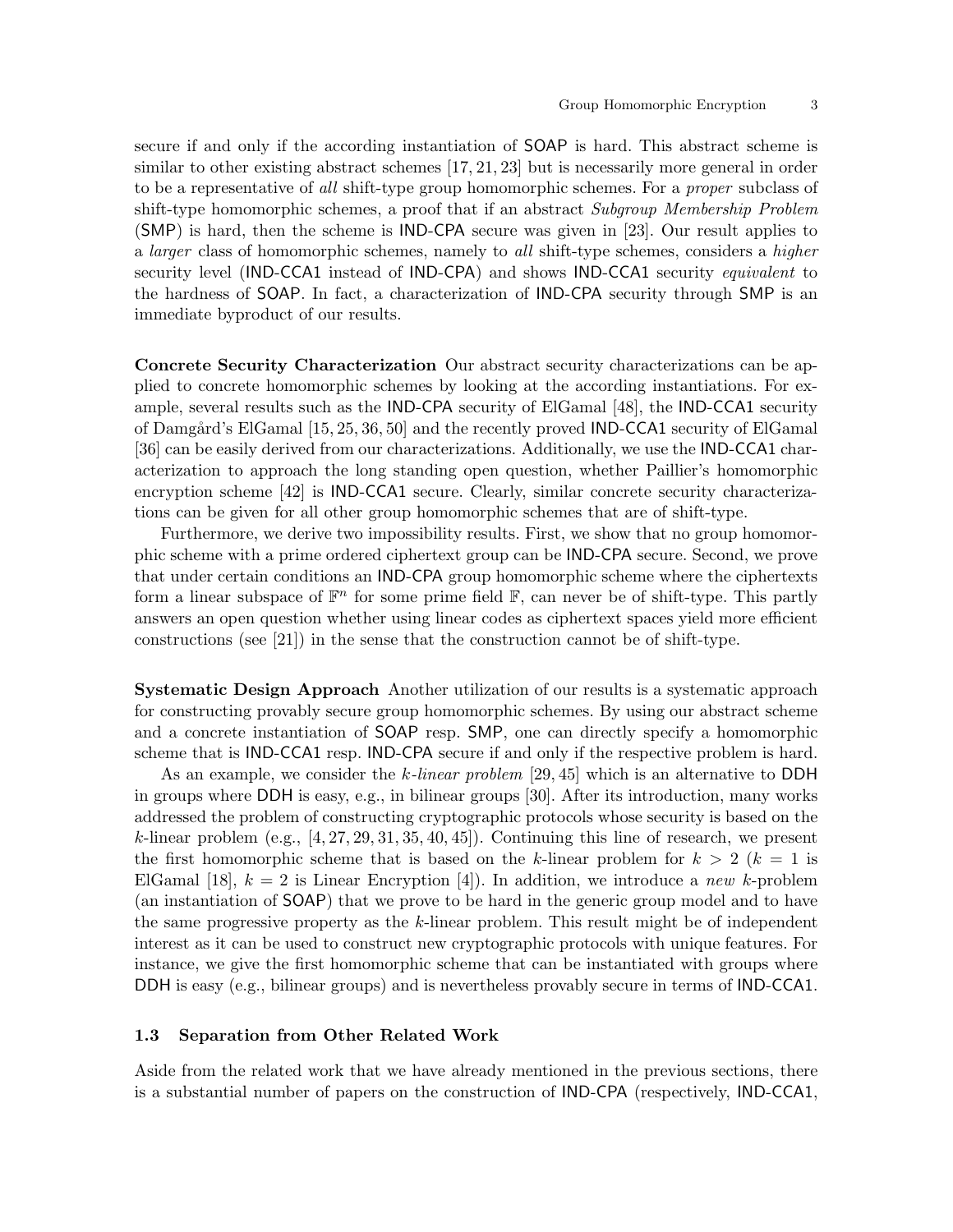IND-CCA2) secure encryption schemes. In this regard, we would particularly like to mention the work by Cramer and Shoup [14] who give a generic construction of IND-CPA (respectively, IND-CCA1, IND-CCA2) secure encryption schemes through smooth (respectively, 1-universal, 2-universal) hash proof systems. Furthermore, Peikert and Waters [43] introduce the notion of Lossy Trapdoor Functions (LTFs) and give a generic construction of IND-CCA1 secure encryption schemes from such functions, while Hemenway and Ostrovsky [28] give a generic construction of IND-CCA1 secure group homomorphic encryption schemes through homomorphic hash proof systems, which are known to be constructable, e.g., from the Quadratic Residuosity Problem, the Decisional Diffie-Hellman Problem or the Decisional Composite Residuosity Problem. A somewhat different approach to the construction of IND-CCA1 secure group homomorphic encryption was presented by Prabhakaran and Rosulek [44]. Therein, they build group homomorphic encryption schemes that are secure in an even stronger sense than just being IND-CCA1, namely "homomorphic-CCA" secure.

All these works have in common that they build IND-CCA1 secure schemes from noninteractive assumptions, while we show the IND-CCA1 security equivalent to the hardness of SOAP which then naturally has to be an interactive problem, as IND-CCA1 is. Therefore, we stress that we give characterizations of the security of group homomorphic schemes. For all the above mentioned schemes this means that the underlying non-interactive assumption either implies SOAP, or is equivalent to it. In the former case, breaking the underlying assumption would not necessarily break the security of the scheme in question as it is actually equivalent to SOAP which might still be a hard problem. We do not give a generic construction of IND-CCA1 secure group homomorphic schemes from *non-interactive* assumptions. Concerning **IND-CPA** security on the other hand, this is a different story, as we propose an abstract scheme that encompasses all shift-type group homomorphic encryption schemes and hence is a also a generic way to construct IND-CPA secure group homomorphic schemes from non-interactive assumptions. The latter is due to the fact that the corresponding SMP instance is always non-interactive.

## 1.4 Outline

Throughout the paper, we use standard notation and definitions that are summarized in Section 2. Therein, we also formally define the class of group homomorphic encryption schemes, and recall standard security notions for such schemes. In Section 3, we introduce the notion of shift-type group homomorphic encryption, construct an abstract scheme and prove that it represents all shift-type group homomorphic schemes. We define certain subgroup problems (e.g., SOAP and SMP) in Section 4 and use them to prove the desired security characterizations. Next, we instantiate these problems to analyze the security of existing schemes in Section 5, to show certain impossibility results in Section 6, and to design a new scheme in Section 7.

## 2 Preliminaries

## 2.1 General Definitions and Notation

We write  $x \leftarrow X$  if X is a random variable or distribution and x is to be chosen randomly from X according to its distribution. In the case where X is solely a set,  $x \stackrel{U}{\longleftarrow} X$  denotes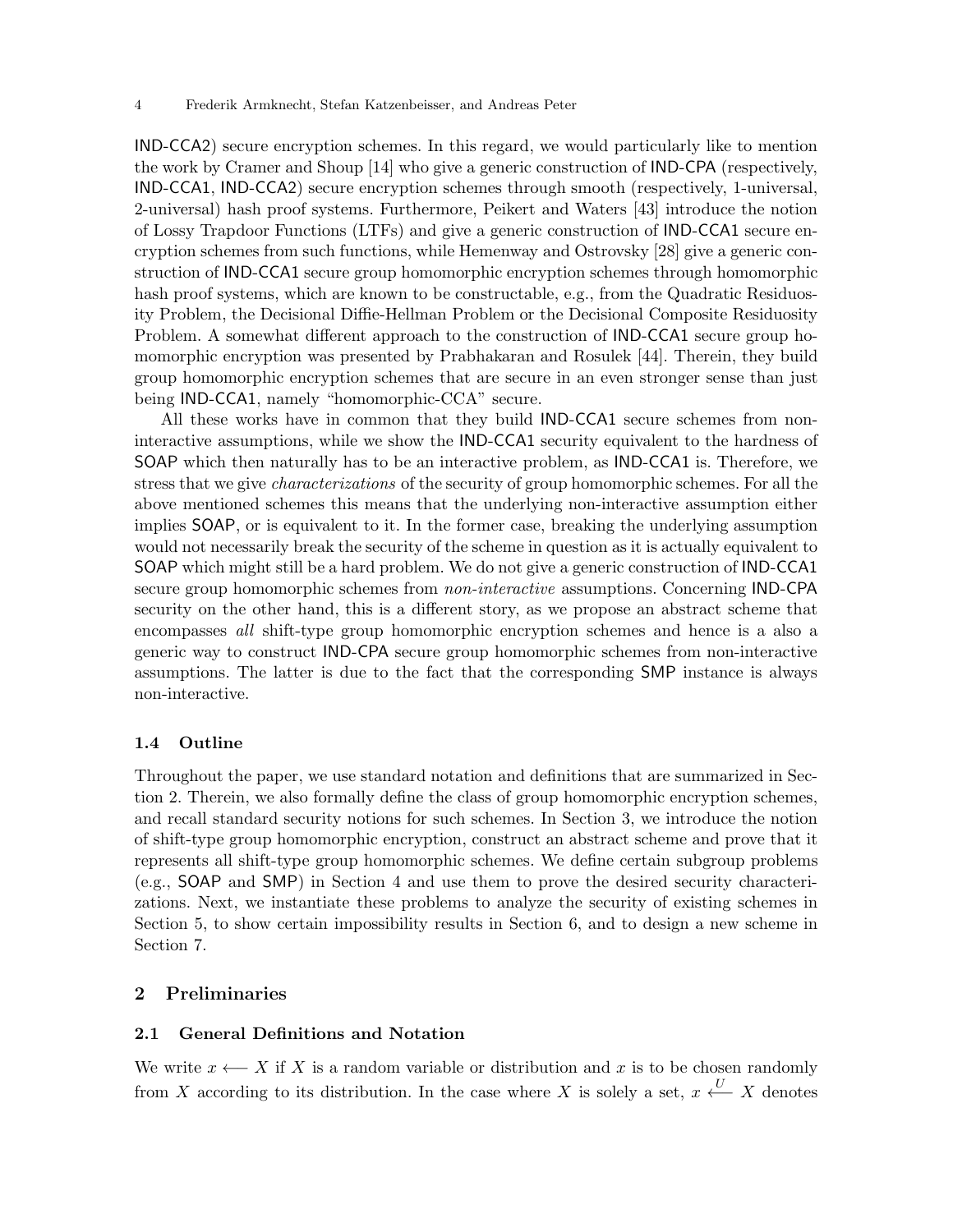that x is chosen uniformly at random from X. For an algorithm A we write  $x \leftarrow A(y)$  if A outputs x on fixed input y according to A's distribution. If A has access to an oracle  $\mathcal{O}$ , we write  $\mathcal{A}^{\mathcal{O}}$ . Sometimes, we need to specify the randomness of a probabilistic algorithm  $\mathcal{A}$ explicitly. To this end, we interpret A as a deterministic algorithm  $\mathcal{A}(y,r)$ , which has access to values  $r$  that are chosen *uniformly* at random from some randomness space. Furthermore, if  $X$ and Y are random variables taking values in a finite set  $S$ , we define the *statistical difference* between X and Y as  $Dist(X, Y) := \frac{1}{2} \cdot \sum_{s \in S} |Pr[X = s] - Pr[Y = s]|$ . If  $Dist(X, Y) \le \epsilon$ , we say that X and Y are  $\epsilon$ -close.

For a group  $\mathcal{G}$ , we denote the neutral element by 1, and denote the binary operation on  $\mathcal{G}$ by ".", i.e., G is written in multiplicative notation. We recall that a subgroup  $\mathcal N$  of a group  $\mathcal G$ is said to be normal if  $z \cdot n \cdot z^{-1} \in \mathcal{N}$  for all  $z \in \mathcal{G}, n \in \mathcal{N}$ . In particular, this means that if  $\mathcal{G}$ is an abelian group, then every subgroup  $\mathcal N$  is normal. For a finite (not necessarily abelian) group  $\mathcal G$ , a non-trivial, proper normal subgroup  $\mathcal N$  of  $\mathcal G$ , and a fixed system of representatives  $\mathcal{R} \subseteq \mathcal{G}$  of  $\mathcal{G}/\mathcal{N}$ , we recall the following fact:

**Fact 1** Let  $\tau$  be the restriction to R of the canonical surjection  $\mathcal{G} \to \mathcal{G}/\mathcal{N}, z \mapsto z \cdot \mathcal{N}$ . Now since R is a system of representatives of  $\mathcal{G}/\mathcal{N}$ , every  $z \in \mathcal{G}$  can be uniquely written as  $z = r \cdot n$ with  $r \in \mathcal{R}$  and  $n \in \mathcal{N}$ . Therefore,  $\tau$  is a bijection and there is a group structure on R that is inherited from  $\mathcal{G}/\mathcal{N}$ : For  $r, r' \in \mathcal{R}$ , we define  $r \odot r' := \tau^{-1}(\tau(r) \cdot \tau(r'))$ . We denote the element in  $R$  that corresponds to the neutral element in  $\mathcal{G}/\mathcal{N}$  by 1. It is easy to verify that with the defined operation  $\odot$ , R becomes a group with neutral element 1. In addition, we know that  $\mathcal{R} \cap \mathcal{N} = 1$ , since  $\mathcal{R} \subseteq \mathcal{G}$  is a system of representatives of  $\mathcal{G}/\mathcal{N}$ .

If  $f: X \to Y$  is a mapping between two sets X and Y, we write  $dom(f) = X$  for the *domain* of f and im(f) for its *image*. In addition, we write  $f|_S$  for the *restriction* of f to a subset  $S \subseteq X$ , i.e.  $f|_S : S \to Y$  with  $f|_S(s) := f(s)$  for all  $s \in S$ . If X and Y are groups (multiplicatively written), and f is a group homomorphism, we write ker(f) :=  $\{x \in X \mid f(x) = 1\}$  for the kernel of f. If f is surjective, we write  $f^{-1}(y) := \{x \in X \mid f(x) = y\}$  for the preimage of y under f for  $y \in Y$ . Surjective group homomorphisms are also called group epimorphisms.

We describe computational problems  $P$  through experiments  $\text{Exp}_{\mathcal{A},G}^P(\lambda)$  for given probabilistic algorithms  $A$  and  $G$  that run in time polynomial in a given parameter  $\lambda$ . The output of  $\text{Exp}_{\mathcal{A},G}^{\text{P}}(\lambda)$  is always defined to be a single bit. We then say that problem P is hard (relative to G) if for all probabilistic polynomial time (PPT) algorithms  $A$  there exists a negligible function negl such that

$$
\left|\Pr[\mathbf{Exp}^{\mathbf{P}}_{\mathcal{A},G}(\lambda)=1]-\frac{1}{2}\right|\leq \mathtt{negl}(\lambda).
$$

#### 2.2 Group Homomorphic Public Key Encryption

The central notion in this paper is that of group homomorphic encryption. Basically, a public key encryption scheme is called group homomorphic, if its decryption algorithm is a group homomorphism. Since there are some subtleties to take care of, the following definition gives a precise formalization of this notion.

**Definition 1 (Group Homomorphic Encryption).** A public key encryption scheme  $\mathcal{E} =$  $(G, E, D)$  is called group homomorphic, if for every output (pk, sk) of  $G(\lambda)$ , the plaintext space  $P$  and the ciphertext space  $\widehat{C}$  are (written in multiplicative notation) non-trivial groups such that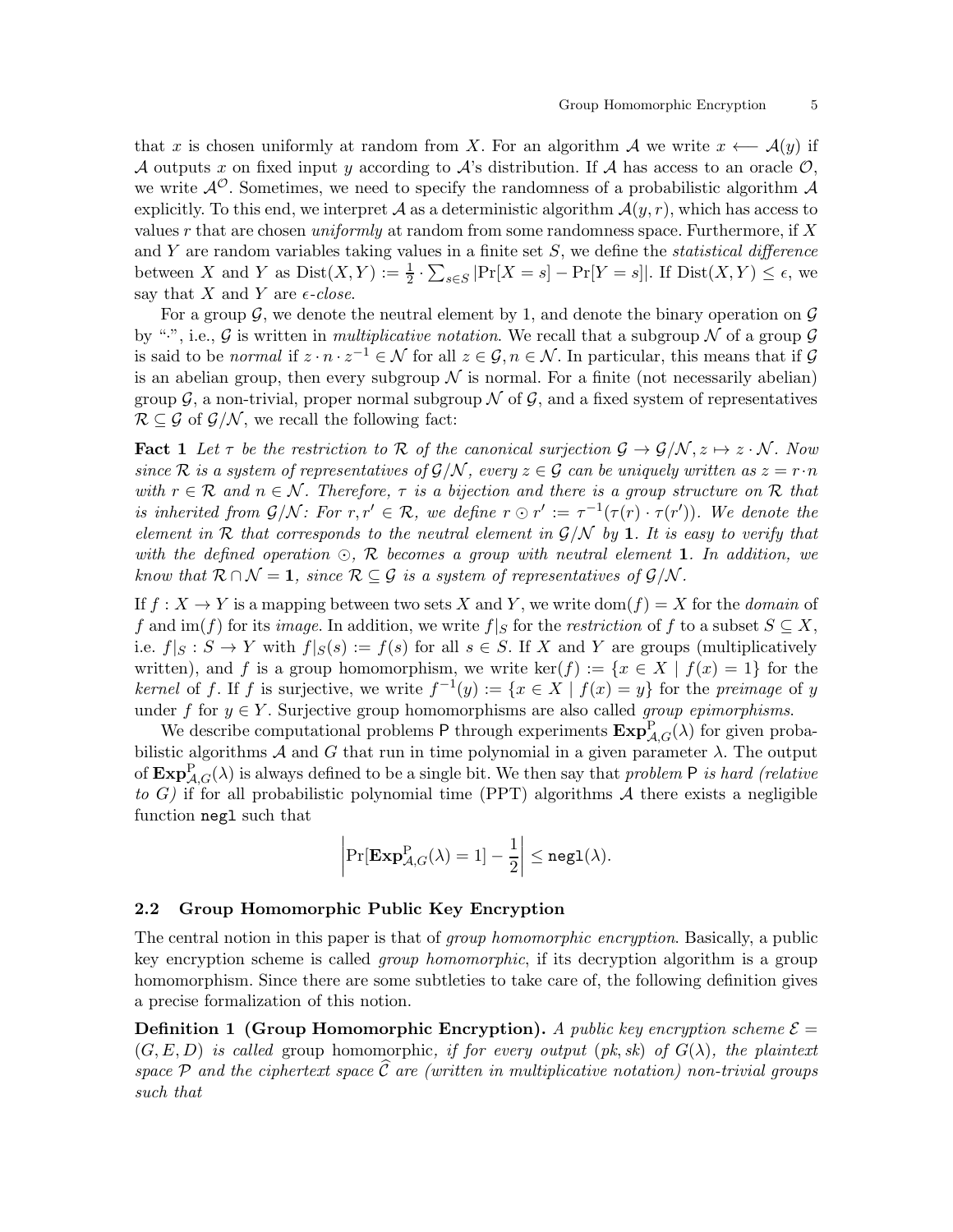- the set of all encryptions  $\mathcal{C} := \{c \in \widehat{\mathcal{C}} \mid c \longleftarrow E_{pk}(m), m \in \mathcal{P}\}\$ is a non-trivial subgroup of  $\mathcal{C}_{\mathcal{C}}$
- − the restricted decryption  $D_{sk}^* := D_{sk} | c$  is a group epimorphism, i.e.

$$
D_{sk}^*
$$
 is surjective and  $\forall c, c' \in C : D_{sk}(c \cdot c') = D_{sk}(c) \cdot D_{sk}(c')$ 

– sk contains an efficient decision function  $\delta : \widehat{C} \to \{0,1\}$  such that

$$
\delta(c)=1\iff c\in\mathcal{C}
$$

– the decryption on  $\widehat{C} \setminus C$  returns the symbol ⊥.

Remark 1. All "classical" homomorphic encryption schemes [15, 16, 18, 23, 24, 26, 38, 41, 42] are indeed group homomorphic in terms of Definition 1. We note that for almost all these schemes, we have  $\hat{\mathcal{C}} = \mathcal{C}$  which lets the decision function be trivial. In these cases, the decryption function is a group epimorphism on the whole of  $\widehat{\mathcal{C}}$  and the special symbol ⊥ is not needed. In fact, we only introduced the decision function to encompass Damgård's ElGamal [15].

Remark 2. Furthermore, we note that it is straightforward to extend all of our results in this paper to ring homomorphic encryption schemes, which are defined in precisely the same way as group homomorphic schemes, except that every occurrence of the notion "group" is replaced by "ring" in Definition 1.

We show that the set of encryptions of  $1 \in \mathcal{P}$  has a certain group-theoretic structure. For this, we define

$$
\mathcal{C}_m := \{ c \in \mathcal{C} \mid D_{sk}(c) = m \}
$$

as the set of all encryptions of  $m \in \mathcal{P}$ .

**Lemma 1.** Let  $\mathcal{E} = (G, E, D)$  be a group homomorphic encryption scheme that does not necessarily have a decision function  $\delta$ . Then,

- 1.  $\mathcal{C}_m = E_{pk}(m,r) \cdot \mathcal{C}_1$  for all  $m \in \mathcal{P}$  and all random r. It follows that the set  $\{E_{pk}(m,r) \mid$  $m \in \mathcal{P}$  for a fixed r is a system of representatives of  $\mathcal{C}/\mathcal{C}_1$
- 2.  $C_1$  is a proper normal subgroup of C such that  $|C_1| = |C_m|$  for all  $m \in \mathcal{P}$ .

*Proof.* We fix a random r and  $m \in \mathcal{P}$ . Let  $c \in \mathcal{C}_m$  and set  $c_1 := c \cdot E_{pk}(m, r)^{-1}$ . Then,  $D_{sk}(c_1) = m \cdot m^{-1} = 1$ , i.e.  $c_1 \in C_1$ . Therefore,  $c = E_{pk}(m, r) \cdot c_1 \in E_{pk}(m, r) \cdot C_1$ . Conversely, let  $c_1 \in \mathcal{C}_1$ . Then,  $D_{sk}(E_{pk}(m,r) \cdot c_1) = m \cdot 1 = m$ , i.e.  $E_{pk}(m,r) \cdot c_1 \in \mathcal{C}_m$ . The first statement of the lemma follows immediately.

With respect to the second claim, we show by contradiction that  $C_1 \neq C$ . Therefore, assume that  $C_1 = C$ . Since the decryption  $D_{sk}^*$  is surjective, this means that  $\mathcal P$  is a trivial group, which contradicts the definition of a homomorphic scheme. Now, by looking at the definition of  $C_1$ , we see that  $C_1 = \text{ker}(D_{sk}^*)$ . Therefore,  $C_1$  is a normal subgroup of C (e.g., [34, p. 13]). The last claim is an immediate consequence of the equality  $\mathcal{C}_m = E_{pk}(m, r) \cdot \mathcal{C}_1$ .

 $\Box$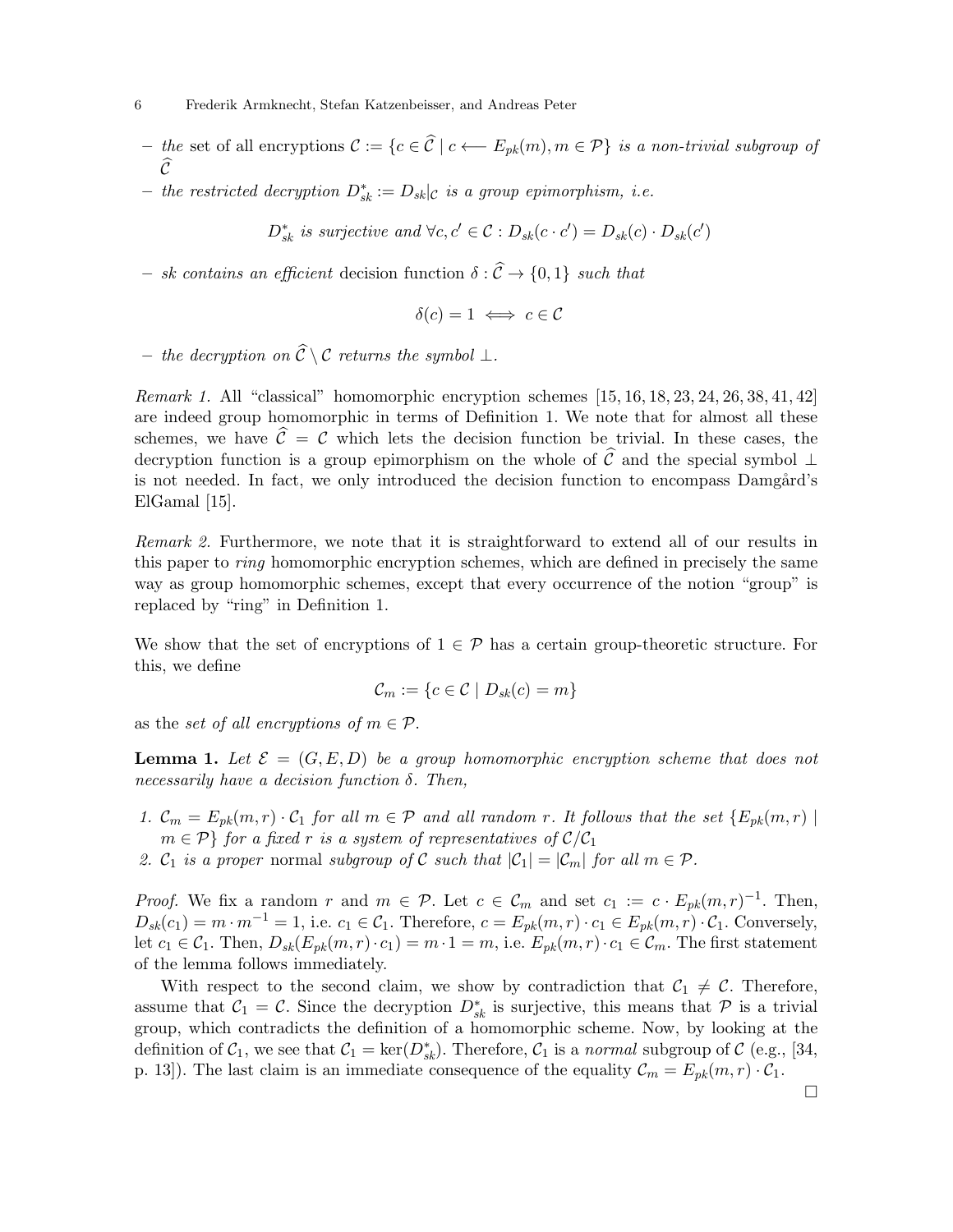## 2.3 Security Notions for Public Key Encryption Schemes

We briefly recall the three security notions *indistinguishability under chosen-plaintext* attack (IND-CPA), indistinguishability under (non-adaptive) chosen-ciphertext attack (IND-CCA1) and indistinguishability under adaptive chosen-ciphertext attack (IND-CCA2) for public key encryption schemes (cf. [2, Definition 2.1]) and explain their role in the group homomorphic case.

Let  $\mathcal{E} = (G, E, D)$  be a public key encryption scheme. We will write  $\mathcal{O}_i(\cdot) = \varepsilon$ , where  $i \in \{1,2\}$ , for an oracle function that always returns the empty string  $\varepsilon$  on any input. For atk  $\in \{cpa, cca1, cca2\}$ , a given algorithm  $\mathcal{A} = (\mathcal{A}_1, \mathcal{A}_2)$  and parameter  $\lambda$ , we consider the following experiment:

Experiment  $\mathbf{Exp}^{\text{ind-atk}}_{\mathcal{A},G}(\lambda)$ :

1.  $(pk, sk) \longleftarrow G(\lambda)$ 

2.  $(m_0, m_1, s) \longleftarrow \mathcal{A}_1^{\mathcal{O}_1(\cdot)}$  $\mathcal{O}_1^{(1)}(pk)$  where  $m_0, m_1 \in \mathcal{P}$  and s a state of  $\mathcal{A}_1$ 

- 3. Choose  $b \stackrel{U}{\longleftarrow} \{0,1\}$  and compute  $c \longleftarrow E_{pk}(m_b)$
- 4. *d* ←  $\mathcal{A}_2^{\mathcal{O}_2(\cdot)}$  $2^{(2\vee)}(m_0, m_1, s, c)$  where  $d \in \{0, 1\}$
- 5. The output of the experiment is defined to be 1 if  $d = b$  and 0 otherwise,

where if atk = ccal then  $\mathcal{O}_1(\cdot) = D_{sk}(\cdot)$  and  $\mathcal{O}_2(\cdot) = \varepsilon$ if atk = cpa then  $\mathcal{O}_1(\cdot) = \varepsilon$  and  $\mathcal{O}_2(\cdot) = \varepsilon$ if atk = cca2 then  $\mathcal{O}_1(\cdot) = D_{sk}(\cdot)$  and  $\mathcal{O}_2(\cdot) = D_{sk}(\cdot)$ .

If atk = cca2, we further require that  $A_2$  is not allowed to ask its oracle to decrypt the challenge ciphertext c.

We say that  $\mathcal E$  is **IND-ATK** secure (relative to G) if the advantage

$$
\left|\Pr[\mathbf{Exp}_{\mathcal{A},G}^{\mathrm{ind}\text{-atk}}(\lambda)=1]-\frac{1}{2}\right| \text{ is negligible for all PPT algorithms } \mathcal{A},
$$

where ATK  $\in$  {CPA, CCA1, CCA2}. Bellare et al. [2] show that **IND-CCA2** is strictly stronger than IND-CCA1, which in turn is strictly stronger than IND-CPA.

For reasons of completeness, we prove the following well-known result.

**Theorem 1 (No IND-CCA2 Security).** Any group homomorphic encryption scheme  $\mathcal{E} =$  $(G, E, D)$ , that does not necessarily have a decision function  $\delta$ , is insecure in terms of IND-CCA2.

*Proof.* On input the public key  $pk$ , the adversary  $A_1$  outputs two non-zero randomly chosen plaintexts  $m_0, m_1 \in \mathcal{P}$  with  $m_0 \neq m_1$ . The challenger chooses a random bit  $b \in \{0, 1\}$  and computes the challenge ciphertext  $c \leftarrow E_{pk}(m_b)$ . Upon receiving the challenge,  $A_2$  computes  $c_i \longleftarrow (c \cdot E_{pk}(m_i)^{-1})$  for  $i \in \{0, 1\}$ , and asks the decryption oracle for the decryptions of  $c_0$ and  $c_1$ . By definition, one of these decryptions is 1, and  $\mathcal{A}_2$  outputs the index  $d \in \{0,1\}$  of the decryption that corresponds to 1. Therefore, the advantage of  $\mathcal A$  in the IND-CCA2 game<br>is  $\frac{1}{\epsilon}$ , which is non-negligible. is  $\frac{1}{2}$ , which is non-negligible.

Due to this Theorem, we know that IND-CCA1 is the strongest of the three security notions for group homomorphic encryption schemes.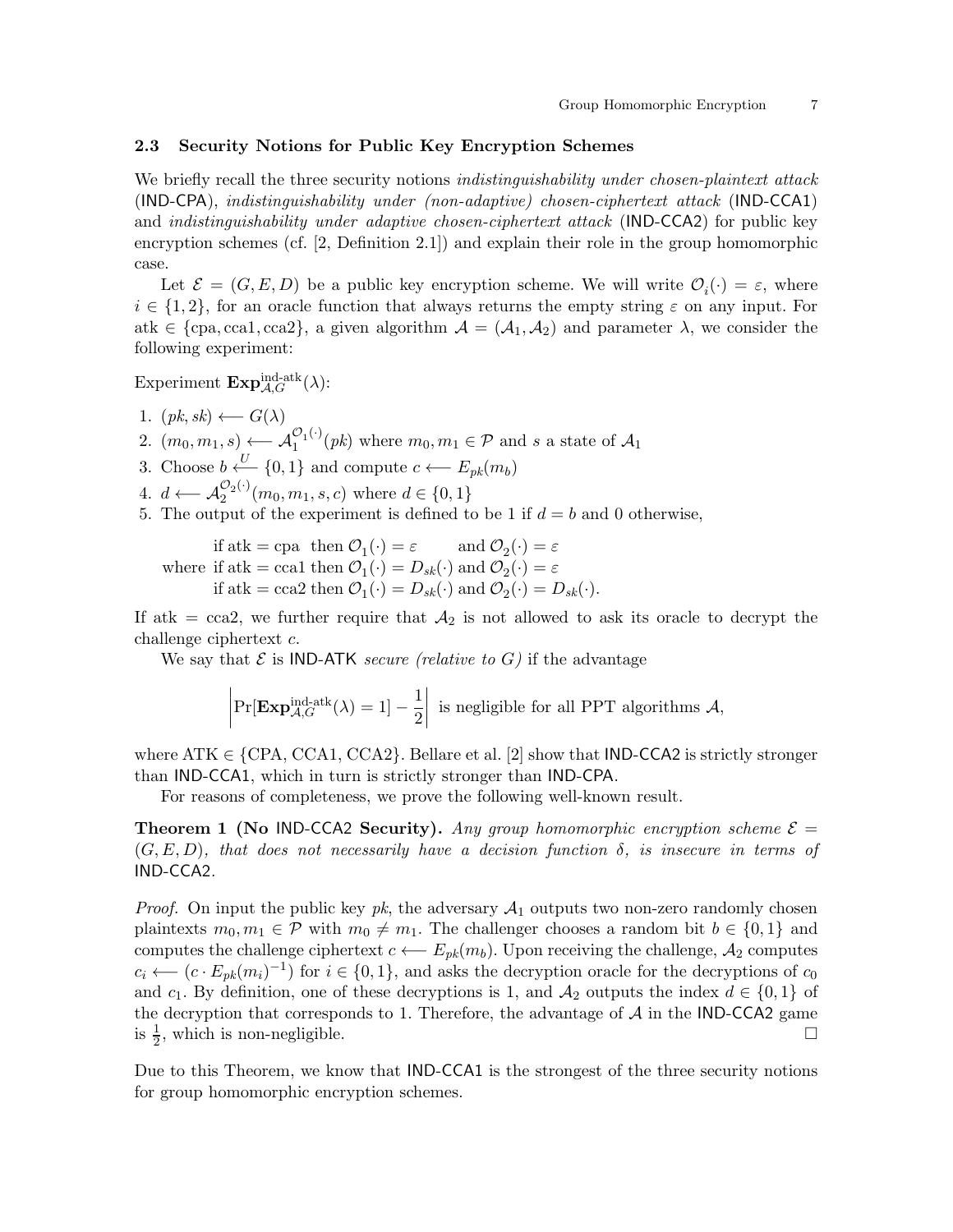We remark that there exist three additional, standard security notions: Non-malleability with respect to CPA, CCA1 and CCA2. For details on these, we refer to [2] and note that, for obvious reasons, no group homomorphic encryption scheme can be secure in terms of these notions. Therefore, we do not consider these non-malleability notions. Also, we note that non-standard variants, e.g., [7, 44], lie outside of the scope of this paper.

## 3 Shift-Type Group Homomorphic Encryption

When looking at all the currently existing group homomorphic encryption schemes (see Section 5 for examples), one notices a certain structure in the encryption procedure that all these schemes have in common. Roughly speaking, the encryption procedure takes a plaintext and adds some "noise" – this noise happens to be an encryption of 1. Formally, this intuition is captured in the following definition.

**Definition 2.** A group homomorphic encryption scheme  $\mathcal{E} = (G, E, D)$  is said to be of shifttype, if the encryption algorithm satisfies the following equation for all random r and all plaintexts  $m \in \mathcal{P}$ :

$$
E_{pk}(m,r) = E_{pk}(m,\rho) \cdot E_{pk}(1,r),
$$

where  $\rho$  is a public value from the randomness space such that  $E_{pk}(1, \rho) = 1$ .

This definition allows us to define an abstract scheme that we prove to be shift-type group homomorphic. Additionally, we show that this abstract scheme encompasses all shift-type group homomorphic schemes and thereby all existing group homomorphic schemes. We note that in previous works, similar abstract schemes have been defined [17, 21, 23]. However, none of the previous schemes is general enough to encompass all existing group homomorphic schemes. Therefore, we introduce our new scheme, which we call GIFT (Generic shIFt-Type) due to its generality in terms of Definition 2.

**Definition 3 (GIFT scheme). GIFT** is a public key encryption scheme  $\mathcal{E}_G = (G, E, D)$  with

- **Key Generation:** G takes a security parameter  $\lambda$  as input and outputs a tuple (pk, sk) where pk is the public key that contains descriptions of
	- a non-trivial group  $P$  of plaintexts and a non-trivial group  $\widehat{C}$  of ciphertexts together with a non-trivial subgroup  $\mathcal{C} \leq \widehat{\mathcal{C}}$  that will act as the set of encryptions
	- a non-trivial, proper normal subgroup N of C such that  $|\mathcal{C}/\mathcal{N}| = |\mathcal{P}|$
	- $-$  an efficient isomorphism  $\varphi$  :  $\mathcal{P}$  → R where R ⊆ C (not necessarily a subgroup but certainly a group, cf. Remark 1) is a system of representatives of  $\mathcal{C}/\mathcal{N}$ ,

and sk is the secret key that contains

- $-$  an efficient description of  $\varphi^{-1} \circ \nu$  with the epimorphism  $\nu : C → R$  such that  $\nu(c)$  is the unique representative  $r \in \mathcal{R}$  with  $c = r \cdot n$  for some  $n \in \mathcal{N}$ .
- $-$  an efficient function  $\delta : \widehat{C} \to \{0,1\}$  such that  $\delta(c) = 1 \iff c \in \mathcal{C}$ .
- **Encryption:** E takes the public key pk and a message  $m \in \mathcal{P}$  as input and outputs the ciphertext  $c := \varphi(m) \cdot n \in \mathcal{C}$  where  $n \leftarrow \mathcal{N}$ .

**Decryption:** D takes the secret key sk and a ciphertext  $c \in \widehat{C}$  as input. If  $\delta(c) = 0$ , it outputs  $\perp$ , otherwise it outputs the plaintext  $\varphi^{-1}(\nu(c)) \in \mathcal{P}$ .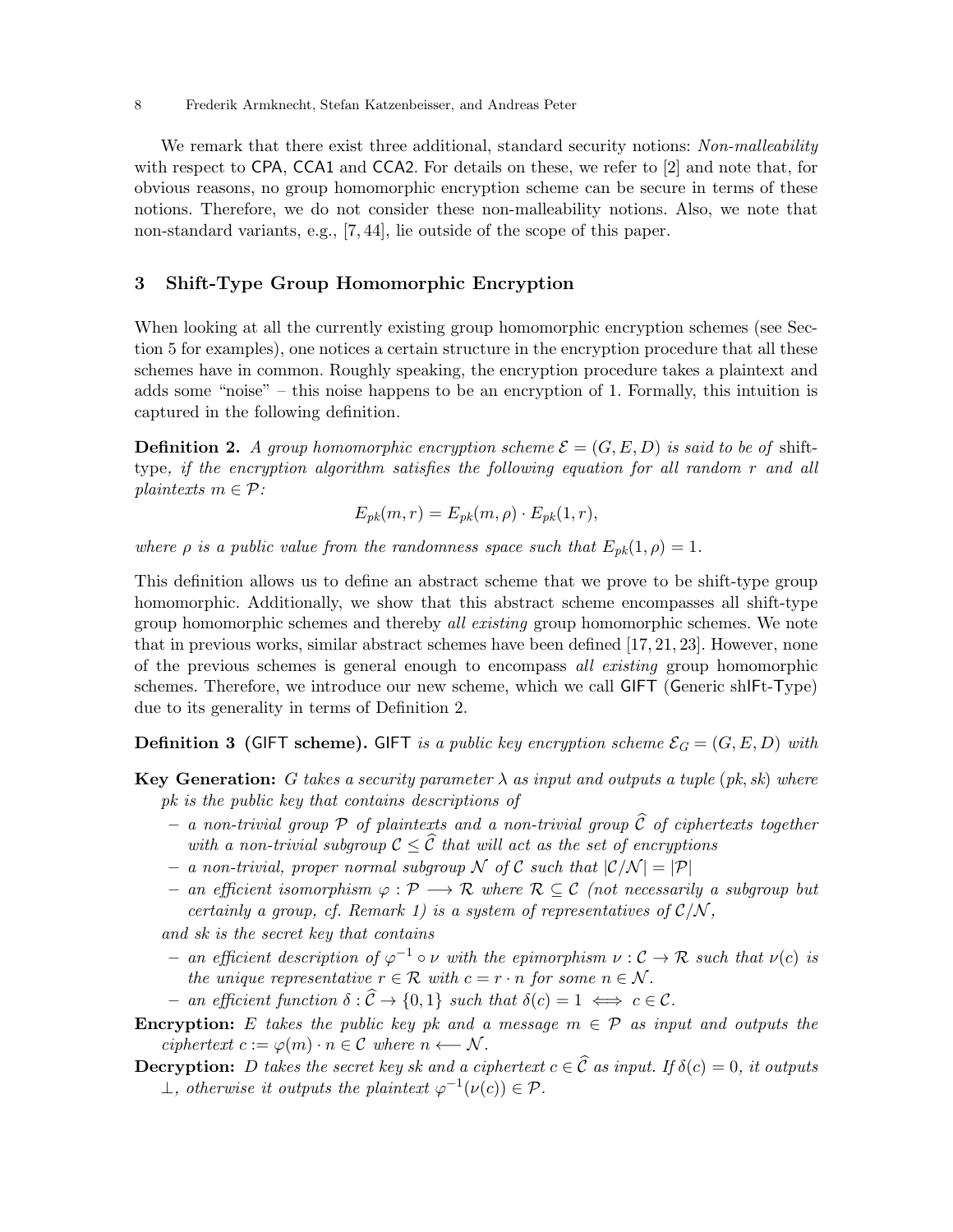*Remark 3.* In GIFT we know that  $1 \in \mathcal{N},^6$  so

$$
C_1 = \{c \in C \mid \varphi^{-1}(\nu(c)) = 1\} = \{c \in C \mid \nu(c) = 1\}
$$
  
=  $\{c \in C \mid 1 \cdot c^{-1} \in \mathcal{N}\} = \mathcal{N},$ 

i.e.  $\mathcal N$  is the group of all encryptions of 1.

Next, we prove that GIFT indeed is a shift-type group homomorphic encryption scheme, and that every such scheme can be described in terms of GIFT.

Theorem 2 (Generality). Every shift-type group homomorphic encryption scheme can be described in terms of GIFT, and vice versa.

*Proof.* We start by proving that GIFT  $\mathcal{E}_G = (G, E, D)$  fulfills Definition 1. By the definition of  $\mathcal{E}_{\mathrm{G}}$ , it suffices to show the correctness of the scheme and that  $D_{sk}^*$  is a group epimorphism.

The correctness can be readily seen, since we know by definition that  $\nu(r) = r$  for all  $r \in \mathcal{R}$  which implies  $\nu(\varphi(m)) = \varphi(m)$  and  $\nu(n) = 1$  for all  $m \in \mathcal{P}$  and all  $n \in \mathcal{N}$ . Using that  $\nu$  and  $\varphi$  are homomorphisms, this yields for all  $m \in \mathcal{P}$ :

$$
\varphi^{-1}(\nu(\varphi(m)\cdot n)) = \varphi^{-1}(\nu(\varphi(m))\cdot \nu(1)) = \varphi^{-1}(\varphi(m)\cdot 1) = m.
$$

Clearly,  $D_{sk}^* = \varphi^{-1} \circ \nu$  is an epimorphism since it is the composition of two epimorphisms with  $\text{im}(\nu) = \text{dom}(\varphi^{-1})$ . It is trivial to see that  $\mathcal{E}_G$  is of shift-type.

Conversely, let  $\mathcal{E} = (G, E, D)$  be a shift-type group homomorphic scheme and let  $(pk, sk)$ be an output of  $G(\lambda)$  (*pk* includes value  $\rho$ ). We define  $\mathcal{N} := \mathcal{C}_1$ , which is a proper normal subgroup of C by Lemma 1. We consider the algorithm  $\varphi(\cdot) := E_{pk}(\cdot, \rho)$  that takes messages  $m \in \mathcal{P}$  as input. Then,  $\varphi$  is an isomorphism on  $\mathcal{P}$  since its inverse  $\varphi^{-1}$  is given by the epimorphism  $D_{sk}|\mathcal{R}$  where  $\mathcal{R} := \text{im}(\varphi)$ . By Lemma 1, we know that  $\mathcal{R}$  is a system of representatives of  $\mathcal{C}/\mathcal{N}$ . Then, we also know that  $|\mathcal{P}| = |\mathcal{R}| = |\mathcal{C}/\mathcal{N}|$ . Next, we define a PPT algorithm  $\overline{E}$  that takes the same inputs as E, i.e., the public key pk and a message  $m \in \mathcal{P}$  (written deterministically it also takes a random<sup>7</sup> value z as input), and then does the following:

- 1. Compute  $n := E_{pk}(1, z)$ .
- 2. Output  $\overline{c} := \varphi(m) \cdot n$ .

We show that  $\overline{E_{pk}}$  is an encryption algorithm as required in GIFT:

- 1. By definition, we have  $n \in \mathcal{N} = \mathcal{C}_1$ , meaning that we use  $E_{pk}(1, \cdot)$  as the sampling algorithm for  $N$ .
- 2. The output  $\overline{c}$  of  $\overline{E_{pk}}(m)$  has the form  $\varphi(m) \cdot n$  with  $n \in \mathcal{N}$ , as required.

Since  $\mathcal E$  is of shift-type, we know that  $\overline{E}_{pk}$  and  $E_{pk}$  have the same output.

All remaining compontents of GIFT are given as follows: By considering  $\nu : \mathcal{C} \to \mathcal{R}$  as  $\nu := \varphi \circ D_{sk} | c$ , one easily sees that  $D_{sk}(c) = \varphi^{-1}(\nu(c))$ , if  $c \in \mathcal{C}$ . Otherwise, i.e. if  $\delta(c) = 0$ , we have  $D_{sk}(c) = \bot$ . Hence, we have successfully described  $\mathcal E$  in terms of GIFT.

This description of all shift-type group homomorphic schemes allows us to restrict our attention to GIFT. We will make use of this fact in the next sections.

 $6$  Recall that we denoted the representative in  $R$  of  $1 \cdot \mathcal{N}$  by 1.

<sup>&</sup>lt;sup>7</sup> Recall that we interpret PPT algorithms as deterministic algorithms by given them an additional input z that is chosen *uniformly* at random from some randomness space (cf. Section 2).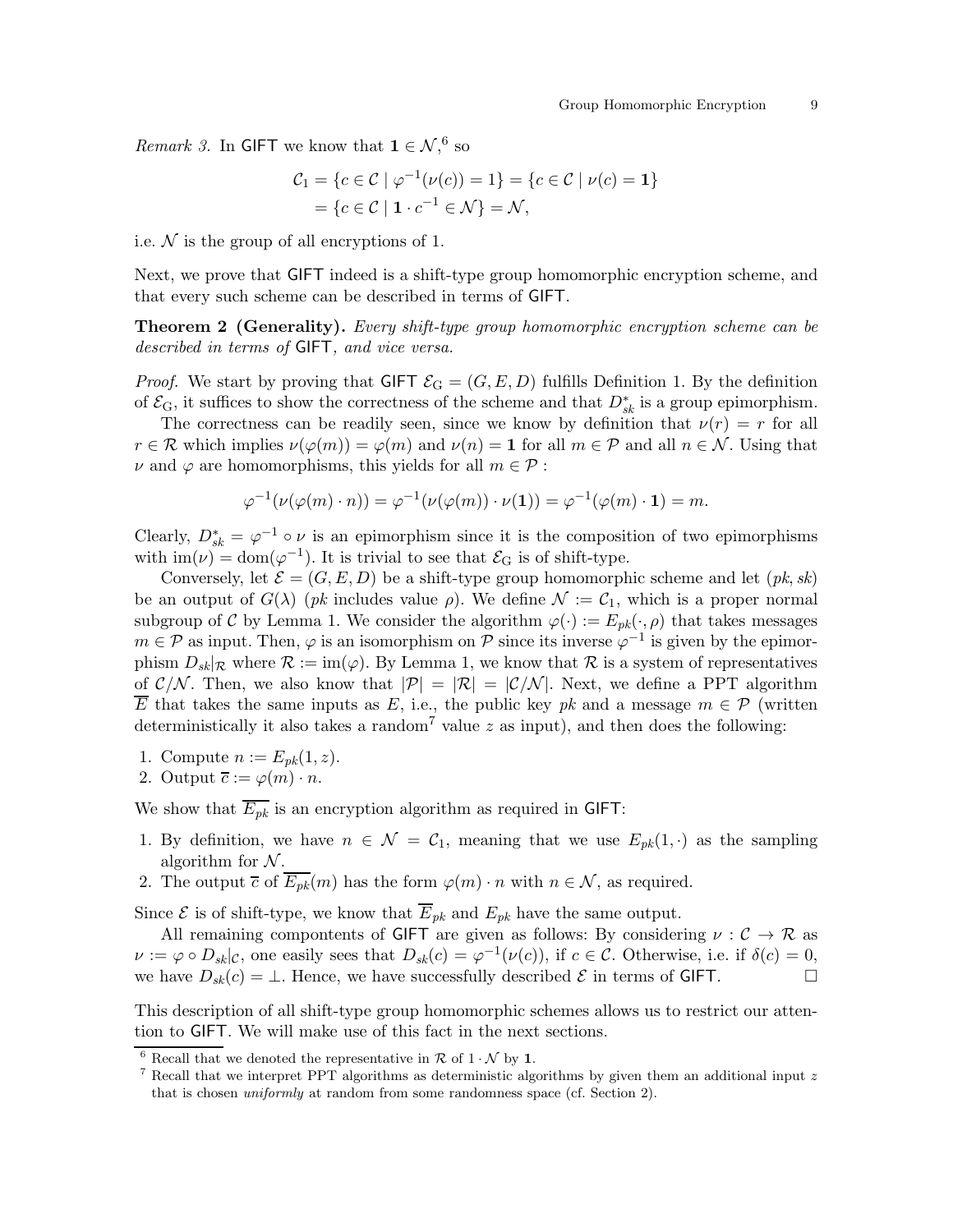## 4 On the Security of Group Homomorphic Encryption Schemes

#### 4.1 Subgroup Problems

In [23], Gjøsteen introduces a computational problem, called Splitting Problem, together with a related decisional problem, called Subgroup Membership Problem. We recall these two problems and start with the former. For our results on the characterization of group homomorphic schemes in Section 4.2, we need to extend Gjøsteen's definition of the Splitting Problem, as we will explain momentarily.

Let  $\widehat{G}$  be a finite (not necessarily abelian) group, G a non-trivial subgroup of  $\widehat{G}$ , N a non-trivial, proper normal subgroup of  $\mathcal{G}$ , and  $\mathcal{R} \subseteq \mathcal{G}$  a fixed system of representatives of  $\mathcal{G}/\mathcal{N}$ . Furthermore, we let  $\delta : \mathcal{G} \to \{0,1\}$  with  $\delta(z) = 1 \iff z \in \mathcal{G}$  be an efficient decision function.<sup>8</sup>

We recall that every  $z \in \mathcal{G}$  can be uniquely written as  $z = r \cdot n$  with  $r \in \mathcal{R}$  and  $n \in \mathcal{N}$ and that there is a natural group structure on R that is inherited from  $\mathcal{G}/\mathcal{N}$  (cf. Remark 1). Moreover, we notice that the following map is a bijection:

$$
\mathcal{R} \times \mathcal{N} \to \mathcal{G}
$$
 given by  $(r, n) \mapsto r \cdot n$ .

We denote its *inverse* by  $\sigma$  and call  $\sigma$  the *splitting map* for  $(\mathcal{G}, \mathcal{N}, \mathcal{R})$ .

Informally, the Splitting Problem SP for  $(\mathcal{G}, \mathcal{N}, \mathcal{R})$  is to compute  $\sigma(z)$  for a randomly given  $z \in \mathcal{G}$ . Before we give a formal definition of SP, we note that our definition extends Gjøsteen's in that it considers a system of representatives that need not be a subgroup of  $\mathcal G$ , while Gjøsteen always assumes it to be a subgroup. In addition, we allow  $\mathcal G$  to be a non-abelian group, while Gjøsteen only considers the abelian case. Now let G be a PPT algorithm that takes a security parameter  $\lambda$  as input and outputs  $(\mathcal{G}, \mathcal{N}, \mathcal{R})$  where  $\mathcal{G}, \mathcal{N}$  and  $R$  are descriptions of the respective groups defined above. Consider the following experiment for given algorithms  $G$ ,  $A$  and parameter  $\lambda$ :

Experiment  $\text{Exp}_{\mathcal{A},G}^{\text{SP}}(\lambda)$ :

1. 
$$
(\mathcal{G}, \mathcal{N}, \mathcal{R}) \longleftarrow G(\lambda)
$$

- 2.  $(r, n) \longleftarrow \mathcal{A}(\mathcal{G}, \mathcal{N}, \mathcal{R}, z)$  where  $r \in \mathcal{R}, n \in \mathcal{N}$  and  $z \stackrel{U}{\longleftarrow} \mathcal{G}$
- 3. The output of the experiment is defined to be 1 if  $z = r \cdot n$  and 0 otherwise.

This experiment defines the Splitting Problem SP (relative to G).

Next, we recall the Subgroup Membership Problem. Let G be a PPT algorithm that takes a security parameter  $\lambda$  as input and outputs descriptions  $(\mathcal{G}, \mathcal{N})$  of a non-trivial, proper subgroup  $\mathcal N$  of a (not necessarily abelian) finite group  $\mathcal G$ . Consider the following experiment for a given algorithm G, algorithm  $\mathcal A$  and parameter  $\lambda$ :

Experiment  $\text{Exp}_{\mathcal{A},G}^{\text{SMP}}(\lambda)$ :

- 1.  $(\mathcal{G}, \mathcal{N}) \longleftarrow G(\lambda)$
- 2. Choose  $b \stackrel{U}{\longleftarrow} \{0, 1\}$ . If  $b = 1: z \longleftarrow \mathcal{G}$ . Otherwise:  $z \longleftarrow \mathcal{N}$ . 3.  $d \leftarrow \mathcal{A}(\mathcal{G}, \mathcal{N}, z)$  where  $d \in \{0, 1\}$

<sup>&</sup>lt;sup>8</sup> In the following two definitions, we do neither need the decision function nor the group  $\widehat{\mathcal{G}}$ . The importance of these two objects will become clear later when we define the new problem SOAP.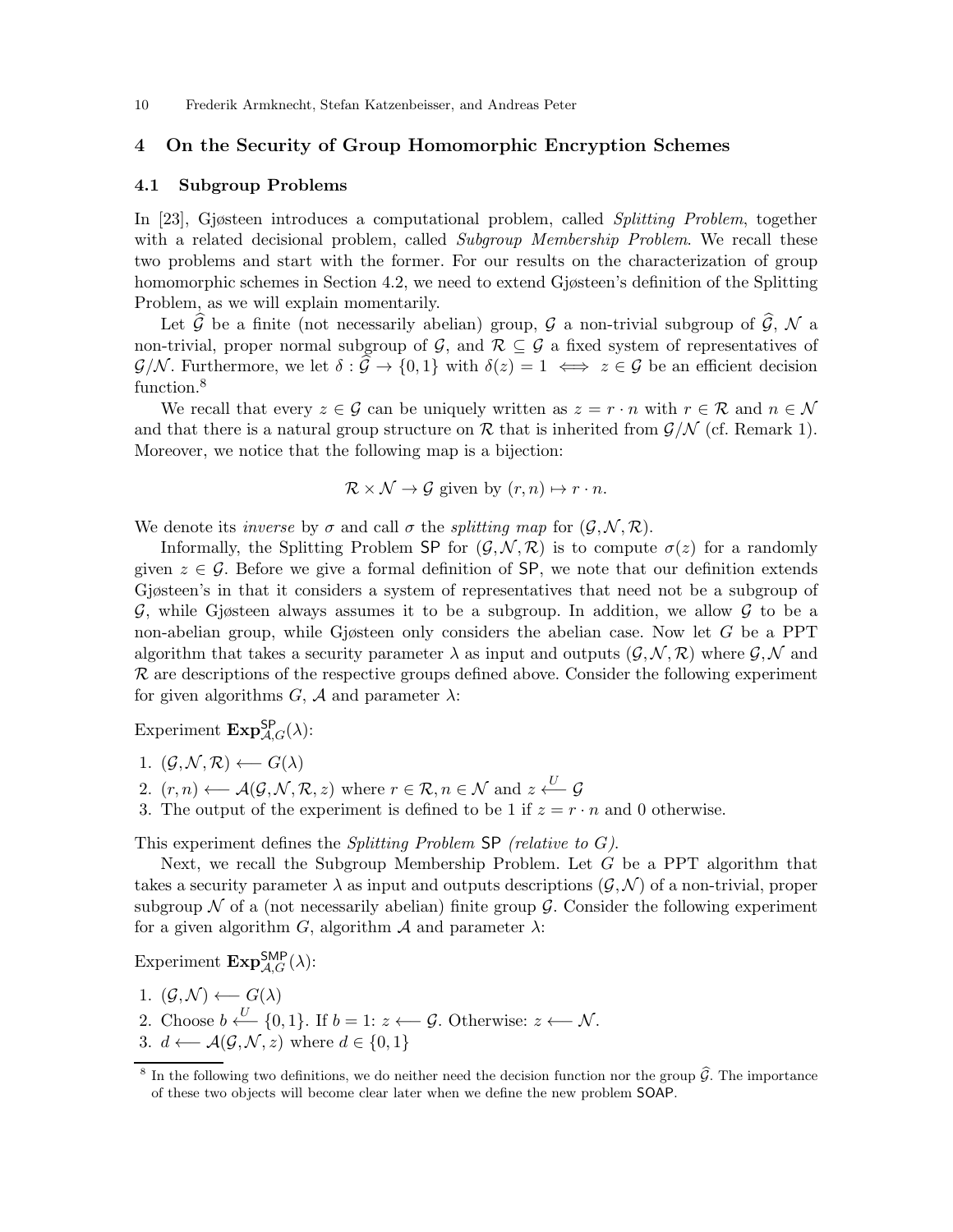#### 4. The output of the experiment is defined to be 1 if  $d = b$  and 0 otherwise.

This experiment defines the Subgroup Membership Problem SMP (relative to  $G$ ) which, informally, states that given  $(\mathcal{G}, \mathcal{N}, z)$  where  $z \leftarrow \mathcal{G}$ , one has to decide whether  $z \in \mathcal{N}$  or not.

It is easy to see that if one can efficiently solve the Splitting Problem for  $(\mathcal{G}, \mathcal{N}, \mathcal{R})$  one can also solve the Subgroup Membership Problem for  $(\mathcal{G}, \mathcal{N})$ : Let  $z \in \mathcal{G}$  be the challenge of the SMP for  $(\mathcal{G}, \mathcal{N})$ . By using the SP solver, we can compute  $\sigma(z) = (r, n)$  and we have the relation that  $z \in \mathcal{N}$  if and only if  $r = 1$ . So deciding whether  $z \in \mathcal{N}$  amounts to deciding whether  $r = 1$  which is easy since the neutral element 1 of  $\mathcal R$  is always included in the description of  $R$  (cf. Section 2).

To mention just one of the many concrete instantiations of these two problems, we note that the Computational Diffie-Hellman Problem is an instance of the Splitting Problem, while the corresponding Decisional Diffie-Hellman Problem is an instance of the Subgroup Membership Problem. Further details and other famous examples can be found in Section 5. Also, we want to mention that some other interesting complexity-theoretic results on the SMP can be found in [23, Section 2.1].

At this point, we are in a position that allows us to define a new abstract problem of which two very special cases occur in [36]. Therein, it is proven that the hardness of one of these problems is equivalent to the IND-CCA1 security of ElGamal, while the other's is equivalent to that of Damgård's ElGamal. Informally, the new problem that we will call the Splitting Oracle-Assisted Subgroup Membership Problem (SOAP) is situated in the same setting as the Splitting Problem (recall the groups  $\widehat{G}, \mathcal{G}, \mathcal{N}, \mathcal{R}$  and the decision function  $\delta$ ) and consists of two phases. In the first phase the adversary is given access to an oracle  $\mathcal{O}_{\mathsf{SP}}^{\mathcal{G},\mathcal{G},\mathcal{N},\mathcal{R},\delta}(\cdot)$  that either solves the Splitting Problem for  $(\mathcal{G},\mathcal{N},\mathcal{R})$  or outputs the special symbol  $\perp$  if the input was not an element of  $\mathcal G$ . In the second/challenge phase, the adversary has to solve the Subgroup Membership Problem for  $(\mathcal{G}, \mathcal{N})$ . Before we define this problem formally, we remark that it will allow us to deduce characterizations of IND-CCA1 security of all group homomorphic encryption schemes in Section 4.2. In particular, the characterizations for ElGamal and Damgård's ElGamal [36] immediately derive from our generic results.

We let G be a PPT algorithm that takes a security parameter  $\lambda$  as input and outputs descriptions  $(\widehat{G}, \mathcal{G}, \mathcal{N}, \mathcal{R}, \delta)$  of a non-trivial, proper normal subgroup N of a group G that is itself a subgroup of a finite group  $\widehat{G}$ , a system of representatives  $\mathcal{R} \subseteq \mathcal{G}$  of  $\mathcal{G}/\mathcal{N}$ , and a decision function  $\delta : \widehat{G} \to \{0,1\}$  given by  $\delta(z) = 1 \iff z \in \mathcal{G}$ . We consider the following experiment for a given algorithm G, algorithm  $\mathcal{A} = (\mathcal{A}_1, \mathcal{A}_2)$  and parameter  $\lambda$ :

Experiment  $\text{Exp}_{\mathcal{A}, G}^{\text{SOAP}}(\lambda)$ :

- 1.  $(\mathcal{G}, \mathcal{G}, \mathcal{N}, \mathcal{R}, \delta) \longleftarrow G(\lambda)$
- 2.  $s \longleftarrow \mathcal{A}_1^{\mathcal{O}_{\mathsf{SP}}^{\widehat{\mathcal{G}},\mathcal{G},\mathcal{N},\mathcal{R},\delta}(\cdot)}$  $\int_1^{\mathcal{S}_{\text{SP}}}$  (*G, G, N, R,*  $\delta$ ) where *s* is a state of  $\mathcal{A}_1$
- 3. Choose  $b \stackrel{U}{\leftarrow} \{0,1\}$ . If  $b = 1: z \longleftarrow \mathcal{G}$ . Otherwise:  $z \longleftarrow \mathcal{N}$
- 4.  $d \leftarrow \mathcal{A}_2(\widehat{\mathcal{G}}, \mathcal{G}, \mathcal{N}, \mathcal{R}, \delta, s, z)$  where  $d \in \{0, 1\}$
- 5. The output of the experiment is defined to be 1 if  $d = b$  and 0 otherwise.

This experiment defines the Splitting Oracle-Assisted Subgroup Membership Problem (relative to G), denoted by SOAP. We note that the splitting oracle  $\mathcal{O}_{SP}^{\mathcal{G},\mathcal{G},\mathcal{N},\mathcal{R},\delta}(\cdot)$  does not solve a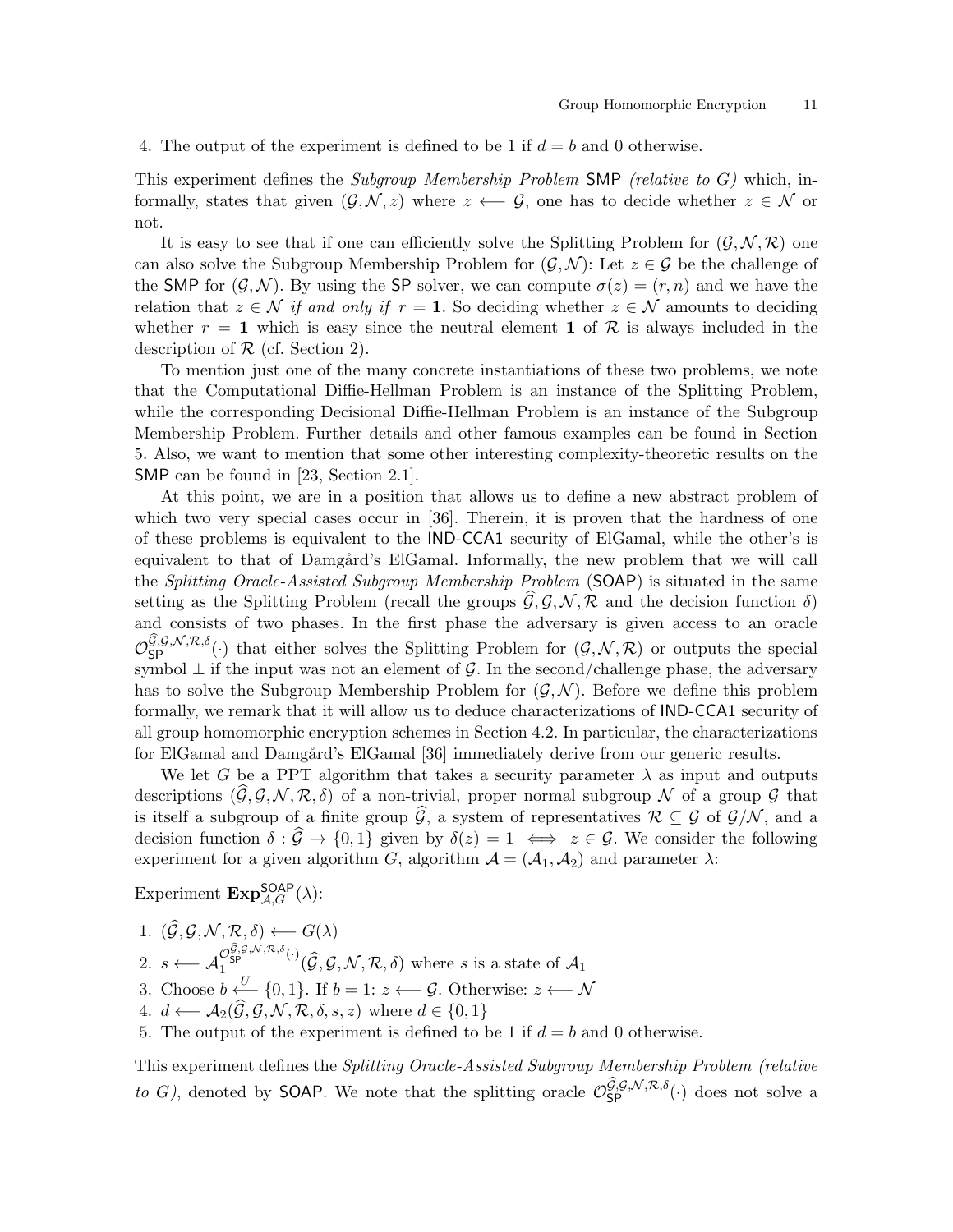random instance of SP, rather it solves the Splitting Problem for  $(\mathcal{G}, \mathcal{N}, \mathcal{R})$  which are the parameters of the corresponding SMP the adversary has to solve in the challenge phase. Therefore, we say that the splitting oracle solves the static Splitting Problem (SSP), while "static" in this context refers to the SMP instance the adversary has to solve in the SOAP game. This is why we sometimes denote **SOAP** by **SMP**<sup>SSP</sup> following the notation of [36].

Examples of concrete instantiations of all just described subgroup problems can be found in Section 5.1. In particular, we refer to Section 7, where we introduce new instantiations of these problems which we use to construct new group homomorphic schemes with interesting properties.

#### 4.2 Security Characterization

Our aim is to characterize all shift-type group homomorphic encryption schemes in terms of the three standard security notions IND-CPA, IND-CCA1 and IND-CCA2 for public key encryption schemes (cf. Section 2.3). Recall that by Theorem 1, we know that for group homomorphic encryption schemes **IND-CCA1** is the strongest of the three security notions. Therefore, characterizing shift-type group homomorphic schemes in terms of this notion is highly desirable.

**Theorem 3 (Characterization of IND-CCA1 Security).** Let  $\mathcal{E} = (G, E, D)$  be a shift-type group homomorphic encryption scheme. Then:

 $\mathcal E$  is IND-CCA1 secure (relative to G)  $\iff$  SOAP is hard (relative to G).

*Proof.* " $\Leftarrow$ ": By Theorem 2, we know that we can restrict our attention to the GIFT scheme. Therefore, we think of  $\mathcal E$  being a particular instance of GIFT and assume that  $\mathcal E$  is not **IND-CCA1** secure, i.e. there exists a PPT algorithm  $\mathcal{A}^{\text{ccal}} = (\mathcal{A}^{\text{ccal}}_1, \mathcal{A}^{\text{ccal}}_2)$  that breaks the security with non-negligible advantage  $f(\lambda)$ . We derive a contradiction by constructing a PPT algorithm  $A^{\text{soap}} = (A_1^{\text{soap}})$  $_1^{\text{soap}}, \mathcal{A}_2^{\text{soap}}$ <sup>soap</sup>) that successfully solves **SOAP** with advantage  $\frac{1}{2}f(\lambda)$ .

Since SOAP and IND-CCA1 are both considered relative to G,  $\mathcal{A}_1^{\text{soup}}$  $_1^{\text{soap}}$  can simply forward the public key  $pk = (P, \hat{C}, \mathcal{C}, \mathcal{N}, \mathcal{R}, \varphi)$  of the output of  $G(\lambda)$  to  $\mathcal{A}_1^{\text{ccal}}$ . If  $\mathcal{A}_1^{\text{ccal}}$  queries the decryption oracle for a decryption of some ciphertext  $c \in \widehat{\mathcal{C}}$ ,  $\mathcal{A}^{\text{soup}}_1$ soap asks the oracle  $\mathcal{O}_{\mathsf{SP}}^{\mathcal{C},\mathcal{C},\mathcal{N},\mathcal{R},\delta}(c)$ on input c which outputs the element  $\sigma(c) = (r, n) \in \mathcal{R} \times \mathcal{N}$  if  $\delta(c) = 1$  and  $\perp$  otherwise. In the former case, it is readily seen that  $r = \nu(c)$  and so  $\mathcal{A}_1^{\text{soap}}$  $_1^{\text{soap}}$  forwards the correct plaintext  $\varphi^{-1}(r)$  to  $\mathcal{A}_1^{\text{coal}}$  (recall that we consider GIFT). In the latter case,  $\mathcal{A}_1^{\text{soap}}$  $_1^{\text{soup}}$  simply forwards  $\perp$ to  $\mathcal{A}_1^{\text{ccal}}$ .

After the query phase of  $\mathcal{A}_1^{\text{real}}$  is over,  $\mathcal{A}_1^{\text{real}}$  outputs two messages  $m_0, m_1 \in \mathcal{P}$  to  $\mathcal{A}_2^{\text{soap}}$  $_{2}^{\text{soap}}$ . The SOAP challenger chooses a bit  $b \stackrel{U}{\longleftarrow} \{0,1\}$  and sends the challenge  $c \in \mathcal{C}$  to  $\mathcal{A}^{\text{soup}}$ , who then chooses a bit  $d \stackrel{U}{\longleftarrow} \{0,1\}$  and sends the challenge  $c_d := E_{pk}(m_d) \cdot c$  to  $\mathcal{A}_2^{\text{ccal}}$ . Now,  $\mathcal{A}_2^{\text{ccal}}$ outputs a bit d' and sends it back to  $\mathcal{A}_2^{\text{soup}}$  which sends  $b' := d \oplus d'$  to the **SOAP** challenger.

We have the following relations: If  $b = 0$ , then  $c \in C_1$  and  $c_d$  is a correct encryption of the message  $m_d$ . Hence,  $\mathcal{A}_2^{\text{real}}$  makes the right guess with advantage  $f(\lambda)$ , i.e.  $\Pr[b' = b | b = 0] \ge \frac{1}{2} + f(\lambda)$ . If  $b = 1$ , then  $c \in \mathcal{C}$  and  $c_d$  looks like a random encryption. Hence,  $\mathcal{A}_2^{\text{total}}$  guesses d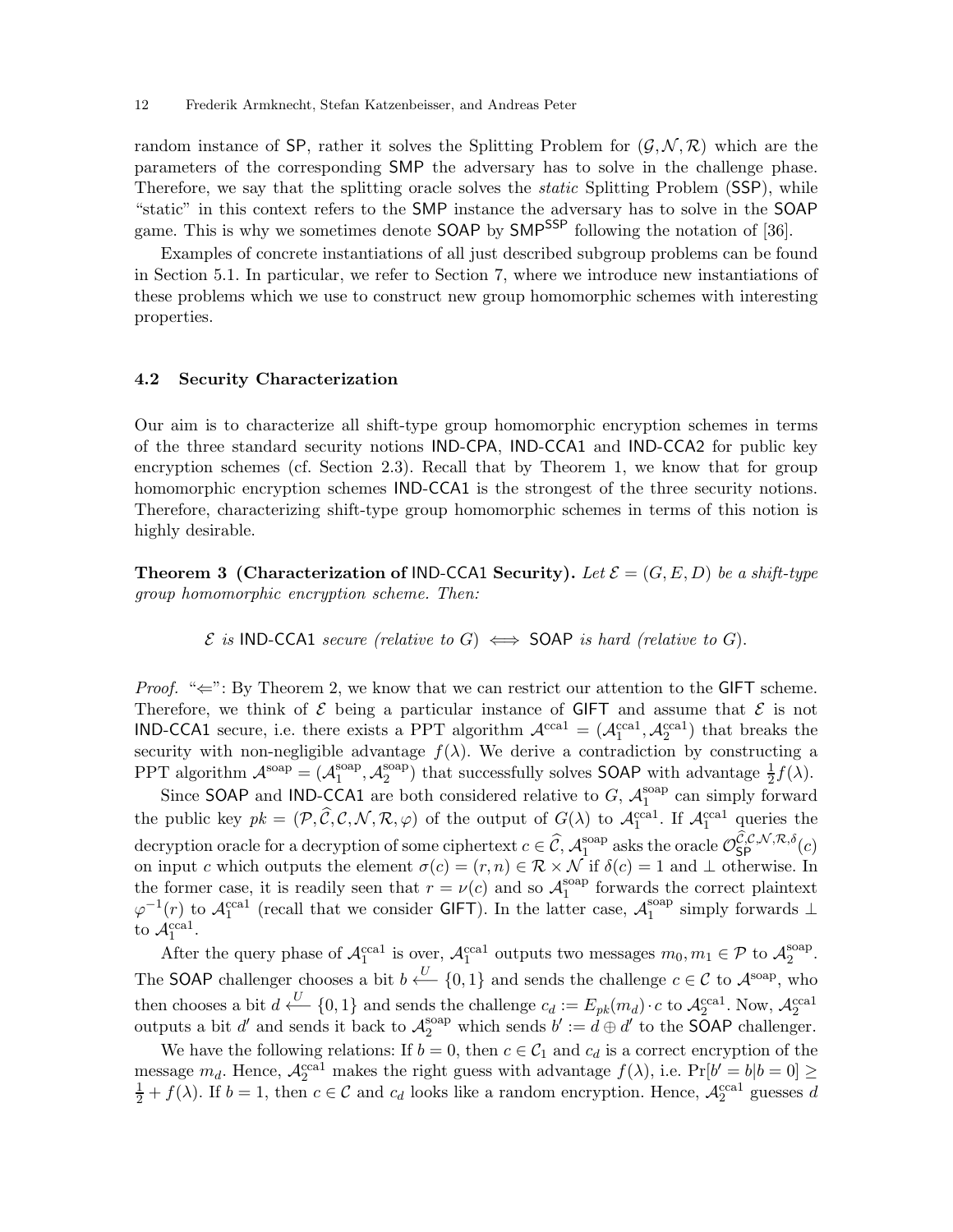$\Box$ 

with no advantage, i.e.  $Pr[b' = b | b = 1] = \frac{1}{2}$ . We have shown:

$$
\Pr[\mathbf{Exp}_{\mathcal{A}^{\text{soap}},G}^{\textsf{OAP}}(\lambda) = 1] = \sum_{\beta \in \{0,1\}} \Pr[b' = b | b = \beta] \cdot \Pr[b = \beta]
$$

$$
\geq \frac{1}{2} \cdot \left(\frac{1}{2} + f(\lambda) + \frac{1}{2}\right) = \frac{1}{2} + \frac{1}{2}f(\lambda).
$$

" $\Rightarrow$ ": For the converse, we assume that there is a PPT algorithm  $\mathcal{A}^{\text{soap}} = (\mathcal{A}_1^{\text{soap}})$  $_1^{\text{soap}}, \mathcal{A}_2^{\text{soap}}$  $_2^{\text{soap}}$ ) that solves SOAP with advantage  $f(\lambda)$ . Similarly to what we have done above, we construct a PPT algorithm  $\mathcal{A}^{\text{ccal}} = (\mathcal{A}^{\text{ccal}}_1, \mathcal{A}^{\text{ccal}}_2)$  that successfully breaks the IND-CCA1 security with advantage  $f(\lambda)$ .

Similarly to the above,  $\mathcal{A}_1^{\text{ccal}}$  forwards the part  $(\widehat{\mathcal{C}}, \mathcal{C}, \mathcal{N}, \mathcal{R}, \delta)$  of the output of  $G(\lambda)$  to  $\mathcal{A}_1^{\text{soap}}$ soap. If  $\mathcal{A}_1^{\text{soup}}$ <sup>soap</sup> queries the oracle  $\mathcal{O}_{SP}^{\mathcal{C},\mathcal{C},\mathcal{N},\mathcal{R},\delta}(c)$  on input  $c \in \widehat{\mathcal{C}}, \mathcal{A}_1^{\text{ccal}}$  asks the decryption oracle for a decryption of c that outputs the plaintext  $m := D_{sk}(c) = \varphi^{-1}(\nu(c))$  if  $\delta(c) = 1$  and  $\perp$ otherwise. In the former case, we notice that  $\varphi(m) \in \mathcal{R}$  and so  $\mathcal{A}_1^{\text{ccal}}$  sends the correct Splitting Problem solution  $(\varphi(m), \varphi(m) \cdot c^{-1})$  to  $\mathcal{A}_1^{\text{soup}}$ <sup>soap</sup>. In the latter case,  $\mathcal{A}_1^{\text{ccal}}$  simply forwards  $\perp$  to  $\mathcal{A}_1^{\rm soap}$ <sup>soap</sup>. After the query phase of  $\mathcal{A}_1^{\text{soup}}$ <sup>soap</sup> is over,  $\mathcal{A}_1^{\text{ccal}}$  outputs two messages  $m_0, m_1 \in \mathcal{P}$ . The **IND-CCA1** challenger chooses a bit  $b \leftarrow U$  {0,1} and sends the challenge  $c_b \leftarrow E_{pk}(m_b)$  to  $\mathcal{A}_{2}^{\text{ccal}}$ , who then computes  $c := c_b \cdot E_{pk}(m_0)^{-1} \in \mathcal{C}$  and sends the challenge c to  $\mathcal{A}_{2}^{\text{soup}}$  $_2^{\text{soup}}$ . Now,  $\mathcal{A}_2^{\rm 5oap}$ <sup>soap</sup> returns a bit d' to  $\mathcal{A}_2^{\text{ccal}}$  that then outputs  $b' := d'$  to the **IND-CCA1** challenger.

We have the following relations: If  $b = 0$ , then  $c \in C_1$  and  $\mathcal{A}_2^{\text{soup}}$  $_2^{\text{soap}}$  guesses b with advantage  $f(\lambda)$ , i.e.  $Pr[b' = b | b = 0] \ge \frac{1}{2} + f(\lambda)$ . If  $b = 1$ , then  $c \in C \setminus C_1$  and  $\mathcal{A}_2^{\text{soup}}$  $_2^{\text{soup}}$  guesses *b* again with advantage  $f(\lambda)$ , i.e.  $Pr[b' = \overline{b}|b = 1] \ge \frac{1}{2} + f(\lambda)$ . Therefore, we have shown:

$$
\Pr[\mathbf{Exp}_{\mathcal{A}^{\text{ccal}},G}^{\text{ind-ccal}}(\lambda) = 1] = \sum_{\beta \in \{0,1\}} \Pr[b' = b | b = \beta] \cdot \Pr[b = \beta]
$$

$$
\geq \frac{1}{2} \cdot (1 + 2f(\lambda)) = \frac{1}{2} + f(\lambda).
$$

A careful study of the proof of Theorem 3 shows that, as a special case, we have also proven a characterization of IND-CPA security. It is interesting to see that for this characterization the decision function  $\delta$  is *not* needed.

**Theorem 4 (Characterization of IND-CPA Security).** Let  $\mathcal{E} = (G, E, D)$  be a shift-type group homomorphic encryption scheme that does not necessarily have a decision function  $\delta$ . Then:

 $\mathcal E$  is IND-CPA secure (relative to G)  $\iff$  SMP is hard (relative to G).

*Proof.* If  $\mathcal{A}^{cpa} = (\mathcal{A}^{cpa}_{1}$  $\mathcal{A}_2^{\text{cpa}}, \mathcal{A}_2^{\text{cpa}}$  $_{2}^{\text{cpa}}$ ) is a successful adversary on IND-CPA with advantage  $f(\lambda)$ , then the adversary  $\mathcal{A}_2^{\text{soup}}$  $\frac{1}{2}$  from the first part of the proof of Theorem 3 successfully solves SMP with advantage  $\frac{1}{2}f(\lambda)$  when changing every occurrence of  $\mathcal{A}^{\text{real}}$  by  $\mathcal{A}^{\text{cpa}}$  in the proof.

Conversely, let  $\mathcal{A}^{\text{smp}}$  be a successful adversary on SMP with advantage  $f(\lambda)$ . We consider the adversary  $\mathcal{A}^{\text{real}} = (\mathcal{A}^{\text{real}}_1, \mathcal{A}^{\text{real}}_2)$  from the second part of the proof of Theorem 3. Since here,  $\mathcal{A}_1^{\text{real}}$  has no oracle access, it outputs two random messages  $m_0, m_1 \in \mathcal{P}$  with  $m_0 \neq m_1$ . Then, following the proof of Theorem 3 while changing every occurrence of  $\mathcal{A}^{\text{soap}}$  by  $\mathcal{A}^{\text{smp}}$  in the proof,  $\mathcal{A}^{\text{ccal}}$  successfully solves IND-CPA with advantage  $f(\lambda)$ .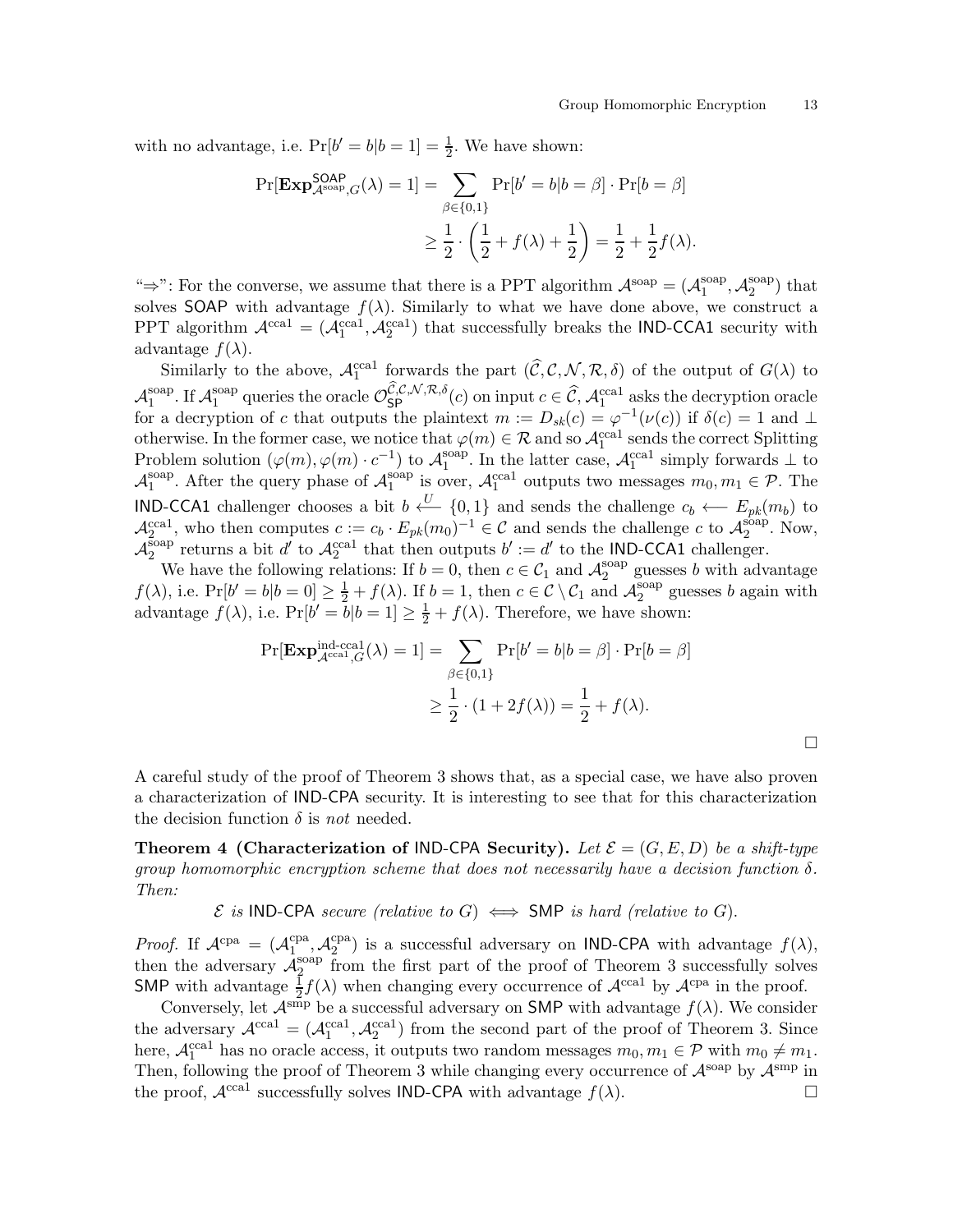We note that in [23], Gjøsteen already proved one of the implications for a much *smaller* class of group homomorphic schemes, namely that if SMP is hard, then  $\mathcal E$  is IND-CPA secure. We stress that our result is more powerful since we consider the larger class of shift-type schemes (that encompasses all existing group homomorphic schemes) and since we give the first proof of the other implication which is the key ingredient for the highly desirable characterization. Interestingly enough, compared to the IND-CCA1 case, the IND-CPA characterization also holds for shift-type group homomorphic schemes that do not have a decision function  $\delta$ .

## 5 Security Characterization of Existing Schemes

One application of our approach is an easy characterization of IND-CPA and IND-CCA1 security of existing schemes. For example, the results on the IND-CPA resp. IND-CCA1 security of ElGamal, given in [48] resp. [36], and for Damgård's ElGamal, given in [15] resp. [36], are direct consequences as the next section shows. More interesting is the application to open problems, and as an example, we will consider the IND-CCA1 security of Paillier's homomorphic encryption scheme [42] in Section 5.2.

#### 5.1 Known Security Characterizations

We want to give two concrete instantiations of the three subgroup problems that we have defined in Section 4.1, and instantiations of GIFT. Furthermore, we look at two schemes whose security is based on the respective problem instantiation, namely ElGamal [18] and Damgård's ElGamal [15]. Finally, we analyse their security through our characterization results, Theorems 3 and 4. Interestingly enough, the well-known security proofs of these schemes [36, 48] immediately derive from our general results. For other famous examples of instantiations, we refer to [23] and [24], while we refer to Sections 5.2 and 7 of this paper for new instantiations.

ElGamal. In GIFT, we let  $\hat{C} = C = \mathcal{G} \times \mathcal{G}$  be the direct product of a cyclic group  $\mathcal{G}$  (multiplicatively written) of prime order p with generator g. Since  $\hat{\mathcal{C}} = \mathcal{C}$ , the decision function  $\delta : \widehat{C} \to \{0, 1\}$  is trivial, i.e. always outputs 1. We set  $\mathcal{P} := \mathcal{G}$  and let  $\mathcal{N} = \langle (g, h) \rangle$  be a subgroup of C generated by  $(g, h) \in C$  where  $h := g^a$  for a secret  $a \stackrel{U}{\longleftarrow} \mathbb{Z}_p$ . Since  $\mathcal{N} \cap \mathcal{R} = \{(1, 1)\}\$ where  $\mathcal{R} := \langle (1, g) \rangle \leq \mathcal{C}$  with  $|\mathcal{R}| = p$ , we know that  $\mathcal{R}$  is a system of representatives of  $\mathcal{C}/\mathcal{N}$ (the isomorphism is given by  $(1, g^r) \mapsto (1, g^r) \cdot \mathcal{N}$ ). Trivially, we have the efficient isomorphism  $\varphi: \mathcal{P} \to \mathcal{R}$  given by  $g^r \mapsto (1, g^r)$ . Also, we define an efficient epimorphism  $\nu: \mathcal{C} \to \mathcal{R}$  given by  $(g^r, g^s) \mapsto (1, g^s \cdot g^{-ar})$ . We have successfully defined the ingredients of the public key pk and the secret key sk as required in GIFT. Clearly, this instantiation of GIFT is ElGamal [18].

Next, we look at the three subgroup problems for this particular instantiation. First, recall that a triple of elements  $(g_1, g_2, g_3) = (g^a, g^b, g^\gamma) \in \mathcal{G}^3$  is called a Diffie-Hellman triple if  $\gamma = a \cdot b$ . Furthermore, one can easily check that  $(g_2, g_3) \in \mathcal{N}$  if and only if  $(h, g_2, g_3)$  is a Diffie-Hellman triple. The Splitting Problem for  $(C, \mathcal{N}, \mathcal{R})$  is the computational Diffie-Hellman (CDH) problem for  $(h, c_1)$ , since the splitting map  $\sigma : C \to \mathcal{R} \times \mathcal{N}$  is given by  $(c_1, c_2) \mapsto$  $((1, c_2 \cdot c_1^{-a}), (c_1, c_1^{a}))$ . The Subgroup Membership Problem for  $(C, \mathcal{N})$  is the decisional Diffie-Hellman (DDH) problem for  $(h, c_1, c_2)$ , and SOAP for  $(\widehat{C}, C, \mathcal{N}, \mathcal{R}, \delta)$  is the problem DDH<sup>SCDH</sup> where SCDH denotes the static computational Diffie-Hellman problem (cf. [36]).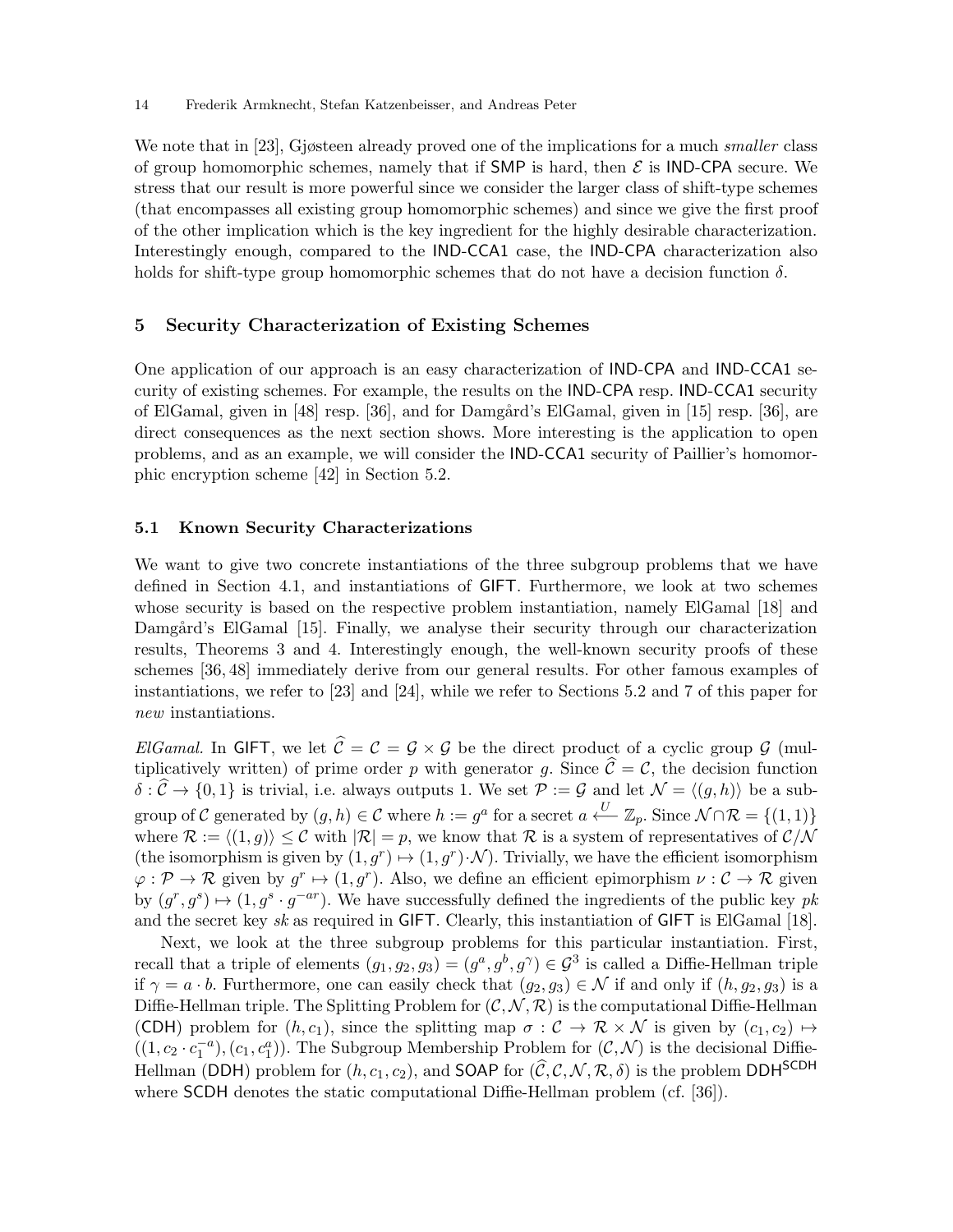In the ElGamal instantiation, we see that Theorem 4 states that ElGamal is IND-CPA secure if and only if DDH is hard, while Theorem 3 states that it is IND-CCA1 secure if and only if DDH<sup>SCDH</sup> is hard. The former characterization was proven in [48], while the latter was proven in [36].

Damgård's ElGamal. Again, we look at a concrete instantiation of GIFT. Here, we let  $\hat{C} = \mathcal{G}^3$ be the direct product of a prime ordered cyclic group  $G$  with generator g, and set  $P := G$ . Furthermore, we choose random secrets  $a, b \stackrel{U}{\longleftarrow} \mathbb{Z}_p$ , compute the values  $h := g^a, s := g^s$  and set  $\mathcal{C} := \langle (g, h) \rangle \times \mathcal{G}$ . For a ciphertext  $c = (c_1, c_2, c_3) \in \widehat{\mathcal{C}}$  we see that  $c \in \mathcal{C} \iff c_2 = c_1^a$ . Therefore, we have found an efficient decision function  $\delta : \widehat{C} \to \{0,1\}$ . Next, we set  $\mathcal{N} :=$  $\langle (g, h, s) \rangle$  and  $\mathcal{R} := \langle (1, 1, g) \rangle$ . Since  $\mathcal{N} \cap \mathcal{R} = \{(1, 1, 1)\}\$ and  $|\mathcal{R}| = p$ , we see that  $\mathcal{R}$  is a system of representatives of  $\mathcal{C}/\mathcal{N}$  (the isomorphism is given by  $(1,1,g^r) \mapsto (1,1,g^r) \cdot \mathcal{N}$ ). We immediately derive an efficient isomorphism  $\varphi : \mathcal{P} \to \mathcal{R}$  given by  $g^r \mapsto (1, 1, g^r)$  and define the map  $\nu: \mathcal{C} \to \mathcal{R}$  by  $(g^r, h^r, g^t) \mapsto (1, 1, g^t \cdot g^{-br})$ . We have successfully defined the ingredients of the public key  $pk$  and the secret key  $sk$  as required in GIFT and easily see that this instantiation is Damgård's ElGamal [15].

By considering the Splitting Problem for  $(C, \mathcal{N}, \mathcal{R})$  in this particular instantiation, we see that the splitting map  $\sigma : \mathcal{C} \to \mathcal{R} \times \mathcal{N}$  is given by  $(c_1, c_2, c_3) \mapsto ((1, 1, c_3 \cdot c_1^{-b}), (c_1, c_2, c_1^{b})).$ Therefore, this Splitting Problem coincides with the CDH problem with parameters  $(g, s, g<sup>r</sup>)$ for random  $r \stackrel{U}{\longleftarrow} \mathbb{Z}_p$ ; In [36], this problem is denoted by CDEG. The Subgroup Membership Problem for  $(C, \mathcal{N})$  is the DDH problem with parameters  $(g, s, g^r, g^t)$  for random  $r \stackrel{U}{\longleftarrow} \mathbb{Z}_p$ and  $t \in \mathbb{Z}_p$ ; In [36], this problem is denoted by DDEG. Finally, SOAP for  $(\widehat{C}, C, N, \mathcal{R}, \delta)$  is the problem DDEG<sup>SCDEG</sup> where SCDEG is the static CDEG (cf. [36]).

For this instantiation, i.e. for Damgård's ElGamal, Theorem 4 states that it is IND-CPA secure if and only if DDEG is hard, while Theorem 3 states that it is IND-CCA1 secure if and only if  $DDEG^{SCDEG}$  is hard. The former characterization was proven in [15], while the latter was very recently proven in [36].

## 5.2 Paillier's Scheme

We briefly recall Paillier's homomorphic encryption scheme [42] by plugging the appropriate parameters into GIFT. Therefore, let  $n = pq$  be an RSA-modulus and set  $\hat{\mathcal{C}} := \mathcal{C} := \mathbb{Z}_{n^2}^*$ ,  $\mathcal{P} := \mathbb{Z}_n$  and  $\mathcal{N} := \{r^n \mod n^2 \mid r \in \mathbb{Z}_n^*\}$ . Recall the following homomorphism

$$
\mathcal{E}_g: \mathbb{Z}_n \times \mathbb{Z}_n^* \longrightarrow \mathbb{Z}_{n^2}^* \text{ with } \mathcal{E}_g(x, y) := g^x \cdot y^n \text{ mod } n^2
$$

for an element  $g \in \mathbb{Z}_{n^2}^*$ . It is known that  $\mathcal{E}_g$  is an isomorphism if  $g = 1 + n$  [8] or, more generally, if g is a multiple of n [42]. In these cases, there is a unique tuple  $(x, y) \in \mathbb{Z}_n \times \mathbb{Z}_n^*$ for each  $\omega \in \mathbb{Z}_{n^2}^*$  with  $\mathcal{E}_g(x, y) = \omega$ . The value x is called the *n-th residuosity class of*  $\omega$ (with respect to g), denoted by  $[\![\omega]\!]_g$ . The problem of computing  $[\![\omega]\!]_g$  for given  $\omega \in \mathbb{Z}_{n^2}^*$  and g is called the Computational Composite Residuosity (CCR) problem. Paillier showed that when the factorization of n is known, it is easy to compute  $[\![\omega]\!]_g$  given  $\omega$  and g. The problem of deciding whether  $x = [\![\omega]\!]_q$ , given  $\omega, g$  and x, is called *Decisional Composite Residuosity* (DCR) problem.

In the following, we fix  $g \in \mathbb{Z}_{n^2}^*$  such that  $\mathcal{E}_g$  is an isomorphism and consider the subgroup  $\mathcal{R} := \langle h \rangle$  of C generated by  $h := 1 + n$ . In [14, Section 8.2.1], it is shown that  $\mathcal{R} = \{1 + \dots\}$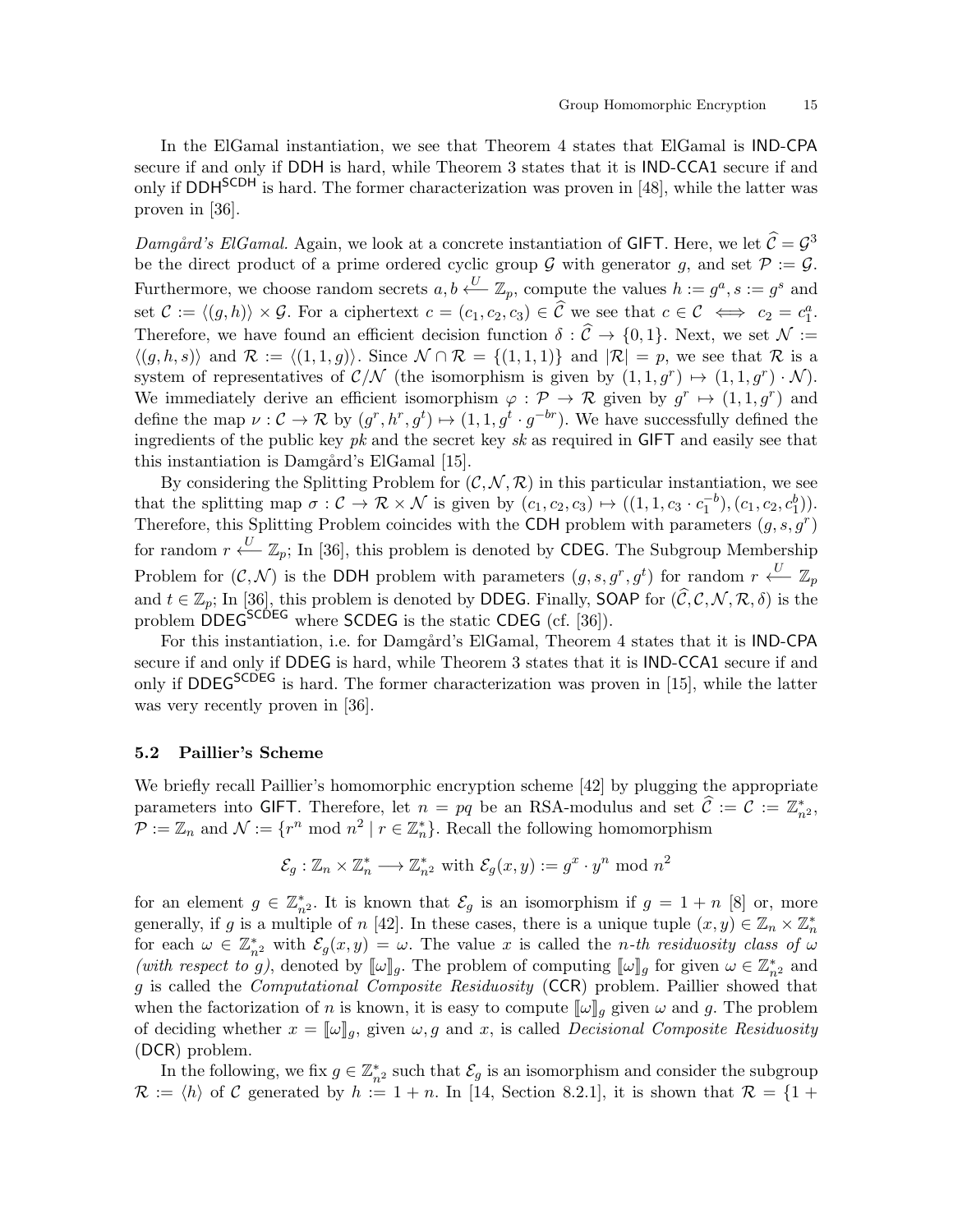an mod  $n^2 \mid a \in \mathbb{Z}_n$  with  $|\mathcal{R}| = n = |\mathcal{C}/\mathcal{N}|$  (in particular, we can efficiently solve discrete logarithm in R due to this simple structure). In fact, R is a system of representatives of  $\mathcal{C}/\mathcal{N}$ :

**Lemma 2.** Let  $\pi : \mathcal{C} \to \mathcal{C}/\mathcal{N}$  be the canonical epimorphism, i.e.  $\pi(c) := c \cdot \mathcal{N}$ . Then, the map  $\rho := \pi|_{\mathcal{R}} : \mathcal{R} \to \mathcal{C}/\mathcal{N}$  is an isomorphism, i.e.  $\mathcal{R}$  is a system of representatives of  $\mathcal{C}/\mathcal{N}$ .

Proof. Since  $\rho$ , as the restriction of  $\pi$ , is a homomorphism and  $|\mathcal{R}| = |\mathcal{C}/\mathcal{N}|$ , it suffices to show that  $\rho$  is injective. Therefore, let  $h^a \mod n^2 \in \text{ker}(\rho) = \mathcal{N} \cap \mathcal{R}$  for some  $a \in \mathbb{Z}_n$ , i.e. there exists  $z \in \mathbb{Z}_n^*$  such that  $h^a \equiv z^n \pmod{n^2}$ . But N is a group and so there exists an element  $y \in \mathbb{Z}_n^*$  such that  $y^n \cdot z^n \equiv 1 \pmod{n^2}$ , i.e.  $h^a \cdot y^n \equiv 1 \pmod{n^2}$ . This in turn implies that  $\mathcal{E}_h(a, y) \equiv 1 \pmod{n^2}$ . But  $\mathcal{E}_h$  is an isomorphism, i.e.  $(a, y) = (0, 1) \in \mathbb{Z}_n \times \mathbb{Z}_n^*$  which implies  $h^a$  mod  $n^2 = 1$  mod  $n^2$  and so  $\rho$  is injective.

Trivially, we have the isomorphism  $\varphi : \mathcal{P} \to \mathcal{R}$  given by  $m \mapsto 1 + mn \mod n^2$ . By [42, Lemma 1+Lemma 2, we know that the "class function"  $[\![\cdot]\!]_g : \mathbb{Z}_{n^2}^* \to \mathbb{Z}_n$  is a group epimorphism and so the mapping  $\nu: \mathcal{C} \to \mathcal{R}$  given by  $c \mapsto h^{[\![c]\!]_g \mod n}$  mod  $n^2$  is a group epimorphism. It can be efficiently computed when the factorization of n is known [42, Theorem 1]. Since we can solve discrete logarithms in R very efficiently, computing  $\nu(c)$  is equivalent to computing  $\llbracket c \rrbracket_q$ .

We have successfully defined the public key  $pk = (n, g)$  and the secret key  $sk = (p, q)$  in GIFT. The resulting scheme is Paillier's homomorphic encryption scheme [42]. Observe that the splitting map  $\sigma : \mathcal{C} \to \mathcal{R} \times \mathcal{N}$  is given by  $\omega \mapsto (\llbracket \omega \rrbracket_g, \omega \cdot g^{-\llbracket \omega \rrbracket_g})$ . We immediately see that the SP in this instantiation is the CCR problem. Furthermore,  $N$  contains by definition all elements  $r^n$  mod  $n^2$  for  $r \in \mathbb{Z}_n^*$ . Therefore, the SMP for  $(\mathcal{C}, \mathcal{N})$  is the DCR problem. As a consequence of Theorems 3 and 4, we get the following characterizations of the security of Paillier's scheme:

Theorem 5 (Security Characterization of Paillier). Paillier's scheme is IND-CCA1 (resp. IND-CPA) secure if and only if  $DCR^{SCCR}$  (resp. the DCR problem) is hard.

We note that the DCR<sup>SCCR</sup> is a new (though naturally arising) problem and so a thorough analysis of its hardness is advisable. Since such an analysis lies outside of the scope of this paper, we leave it as an open question.

Damgård and Jurik proposed an extension of Paillier's scheme to a generalised group structure [16]. We stress that we can achieve a similiar characterization of the IND-CCA1 security of their scheme by applying similar thoughts as the above.

## 6 Impossibility Results

In this section, we show two impossibility results. The first is stated in the following easy corollary:

**Corollary 1.** Let  $\mathcal{E} = (G, E, D)$  be a shift-type group homomorphic encryption scheme that does not necessarily have a decision function  $\delta$ . If C is a group of prime order, then E is insecure in terms of IND-CPA.

*Proof.* Since C has prime order, we know that  $C_1$  is trivial, i.e. it is easy to decide membership in  $C_1$ . Hence, the scheme cannot be **IND-CPA** secure by Theorem 4. in  $C_1$ . Hence, the scheme cannot be IND-CPA secure by Theorem 4.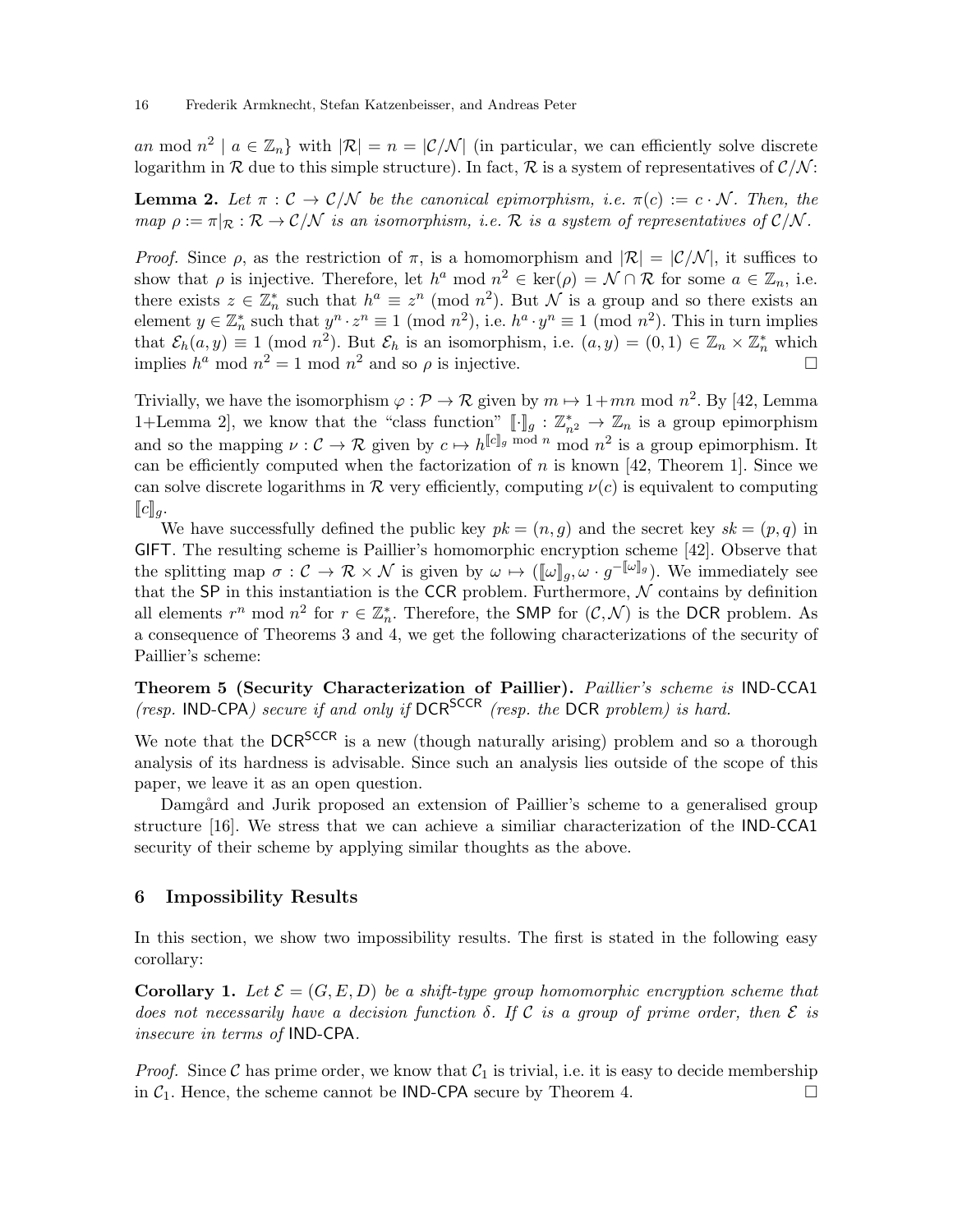Of course, this result easily extends to the general case: Whenever  $C_1$  is trivial, we just choose 1 as one of the messages in the IND-CPA challenge and can then simply check whether the challenge ciphertext is the single element in  $C_1$  or not.

The second result is motivated by the question whether **IND-CPA** secure *code-based* group homomorphic schemes exist. For instance, [1] presents a *symmetric* shift-type group homomorphic scheme (that even allows for a limited amount of multiplications) based on linear codes. The immediate question that arises is, whether this scheme works in the public key setting as well. In [20, p. 10], it is asked more generally, whether it is possible to construct a fully homomorphic scheme that is code-based.

Let  $\mathbb F$  be a prime field. Recall that a *linear code* of length n and rank k is a linear subspace  $C \subseteq \mathbb{F}^n$  of the vector space  $\mathbb{F}^n$  such that  $\dim(C) = k$ . Theorem 4 partly answers the question from above, when the ciphertext space  $\hat{\mathcal{C}}$  is a linear code. We need the following two Lemmata:

**Lemma 3.** Let  $U \subseteq V$  be a non-trivial linear subspace of a F-vector space V with  $\dim(U) = k$ and  $\dim(V) = n$ . Futhermore, we assume that we can sample from U uniformly at random. For all  $1 \leq \ell \leq k$ , we have: If  $(u_1, \ldots, u_{\ell}) \stackrel{U}{\longleftarrow} U^{\ell}$ , then the probability that  $u_1, \ldots, u_{\ell}$  are linearly independent is  $\prod_{i=1}^{\ell} (1 - |\mathbb{F}|^{i-k-1}).$ 

In particular, if  $\ell = k$ , the probability that the tuple  $(u_1, \ldots, u_k) \stackrel{U}{\longleftarrow} U^k$  is linearly independent equals  $\prod_{i=1}^{k} (1 - |\mathbb{F}|^{-i}).$ 

*Proof.* The proof works by induction on  $1 \leq \ell \leq k$ . The case  $\ell = 1$  is trivial. So let  $\ell >$ 1 and let  $(u_1, \ldots, u_{\ell-1}) \stackrel{U}{\longleftarrow} U^{\ell-1}$ . By the induction hypothesis, we know that this is a linearly independent tuple with probability  $\prod_{i=1}^{\ell-1}(1-|\mathbb{F}|^{i-k-1})$ . Now, since  $\dim(U) = k$ , U has precisely  $|\mathbb{F}|^k$  many elements. On the other hand, there are precisely  $|\mathbb{F}|^{\ell-1}$  many vectors in U that are linearly dependent to  $(u_1, \ldots, u_{\ell-1})$ , so the probability that  $u_1, \ldots, u_{\ell-1}, u_{\ell}$  are linearly dependent, where  $u_{\ell} \leftarrow U$ , is  $|\mathbb{F}|^{\ell-1}/|\mathbb{F}|^k = |\mathbb{F}|^{\ell-k-1}$ . In total this means that the tuple  $(u_1, \ldots, u_\ell)$  is with probability  $\prod_{i=1}^{\ell-1} (1 - |\mathbb{F}|^{i-k-1}) \cdot (1 - |\mathbb{F}|^{\ell-k-1}) = \prod_{i=1}^{\ell} (1 - |\mathbb{F}|^{i-k-1})$ linearly independent. If  $\ell = k$ , this value equals  $\prod_{i=1}^{k} (1 - |\mathbb{F}|^{-i})$ ).  $\qquad \qquad \Box$ 

This Lemma essentially says that when choosing  $k$  vectors of  $U$  uniformly at random, the probability that these vectors are linearly dependent is negligible in the size of  $\mathbb{F}$ , i.e. they form a basis of U, except with negligible probability in  $\mathbb{F}$ . By replacing all occurrences of the uniform distribution in the proof by a distribution that is  $\epsilon$ -close to the uniform distribution, we immediately see the following consequence.

**Lemma 4.** Let  $U \subseteq V$  be a non-trivial linear subspace of a  $\mathbb{F}\text{-vector space } V$  with  $\dim(U) = k$ and  $\dim(V) = n$ . Furthermore, let D be a distribution on U that is  $\epsilon$ -close to the uniform distribution. If  $\epsilon$  is negligible in  $|\mathbb{F}|$ , then the probability that the tuple  $(u_1, \ldots, u_k) \leftarrow U^k$ (sampled according to  $\mathcal{D}$ ) is linearly dependent is negligible in  $\mathbb{F}$ .

This yields the desired impossibility result:

**Theorem 6.** Let  $\mathcal{E} = (G, E, D)$  be a shift-type group homomorphic encryption scheme, that does not necessarily have a decision function  $\delta$ , such that the set of encryptions C is a kdimensional linear subspace of  $\mathbb{F}^n$  and such that the output distribution of the encryption algorithm is  $\epsilon$ -close to the uniform distribution for some  $\epsilon$  that is negligible in  $\mathbb{F}$ . Then,  $\mathcal E$ is insecure in terms of  $IND-CPA$  (relative to G).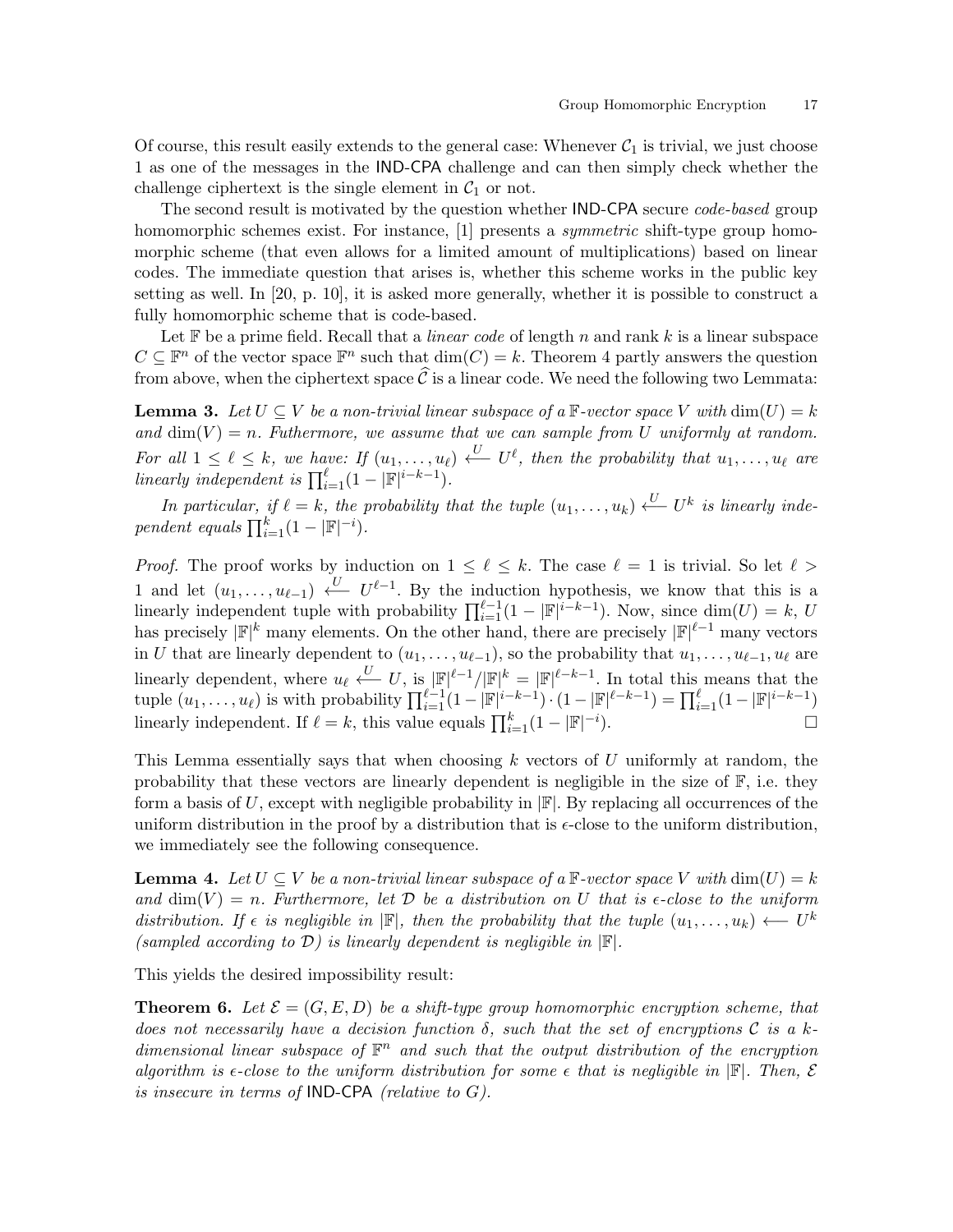In particular this holds if C (or the ciphertext space  $\widehat{\mathcal{C}}$ )<sup>9</sup> is a linear code.

*Proof.* According to Theorem 4, we only have to show that SMP is not hard (relative to  $G$ ). Therefore, we show that, when given a ciphertext  $c \in \mathcal{C}$ , there is an efficient algorithm that can decide whether  $c \in \mathcal{C}_0$  or not.

By using  $E_{pk}$  with input 0, we can efficiently sample from  $C_0$ . By Lemma 4, this means that we can efficiently construct a basis  $(c_1, \ldots, c_s)$  of  $\mathcal{C}_0$ , where  $s := \dim(\mathcal{C}_0)$ , by sampling s times at random from  $\mathcal{C}_0$ . If  $(c_1, \ldots, c_s)$  is linearly dependent, which happens with negligible probability, we sample again until we get a linearly independent tuple.

Note that, since  $\mathbb F$  is a prime field,  $\mathcal C_0$  is actually an  $\mathbb F$ -subspace of C (see [32, Theorem 2.1.8(b)]). On the other hand, the basis vectors  $c_1, \ldots, c_s$  of  $C_0$  are vectors in  $\mathbb{F}^n$ . Therefore, when given an arbitrary ciphertext  $c \in \mathcal{C}$ , we can efficiently compute the rank r of the matrix  $(c, c_1, \ldots, c_s)$ . If  $r = s$ , we know that  $c \in \mathcal{C}_0$ , otherwise  $c \notin \mathcal{C}_0$ .  $(c, c_1, \ldots, c_s)$ . If  $r = s$ , we know that  $c \in C_0$ , otherwise  $c \notin C_0$ .

We remark that the same attack also works in the following settings, making the impossibility result more general:

- 1. If  $\mathcal E$  is also homomorphic with respect to the scalar multiplication in  $V = \mathbb F^n$  (i.e. decryption is  $\mathbb{F}\text{-linear}$ , we do not need the restriction that  $\mathbb{F}$  is a prime field.
- 2. Theorem 6 also holds for arbitrary *n*-dimensional  $\mathbb{F}\text{-vector spaces } V$ , if there is a (publicly known) efficiently computable isomorphism from V to  $\mathbb{F}^n$  (the inversion must be efficiently computable as well). We note that this is not always the case, as is seen by considering ElGamal's encryption scheme (see Section 5.1):

Certainly, the ciphertext group  $C = G \times G$  of ElGamal is a 2-dimensional  $\mathbb{F}_p$ -vector space, where G is cyclic group of prime order p. In addition, it is easily seen that the group  $C_1$  of all encryptions of 1 is in fact an  $\mathbb{F}_p$ -subspace of C. So, if there would be a publicly known and efficiently computable isomorphism  $F: \mathcal{C} \to \mathbb{F}_p^2$ , Theorem 6 would break ElGamal. Fortunately, we can prove that no such isomorphism can exist:

**Claim.** If there exists an efficient isomorphism  $F : C \to \mathbb{F}_p^2$ , we can efficiently solve discrete logarithms in  $G$  (which is supposed to be hard in the setting of ElGamal).

*Proof.* Assume that  $F: \mathcal{C} \to \mathbb{F}_p^2$  is an efficiently computable isomorphism. Let  $1 \neq g \in \mathcal{G}$ be an arbitrary element of  $\mathcal{G}$ , i.e.,  $\mathcal{G} = \langle g \rangle$ . Now, for a given  $h \in \mathcal{G}$ , we can compute  $\log_g(h)$  by computing  $\log_{F(g,g)}(F(h,h))$ . This works since F is  $\mathbb{F}_p$ -linear (i.e.,  $F(h,h)$ )  $\log_g(h) \cdot F(g, g)$  and so  $\log_{F(g,g)}(F(h, h)) = \log_g(h)$  and solving discrete logarithms in the additive group  $\mathbb{F}_p^2$  is easy.

In the situation of [1], Theorem 6 implies that their scheme is, in the public key setting, insecure in terms of IND-CPA.

## 7 A Homomorphic Scheme based on k-Linear

In [30], Joux and Nguyen point out the need for cryptographic protocols whose security is not based on DDH by showing that in bilinear groups, the DDH problem is always easy. This issue

 $9 \nF$  is a prime field and so the notion of subgroups coincides with the notion of F-subspaces (see [32, Theorem 2.1.8(b)). Since we assume C to be a subgroup of  $\hat{C}$ , it follows that if  $\hat{C}$  is a linear code, then C is a linear code as well.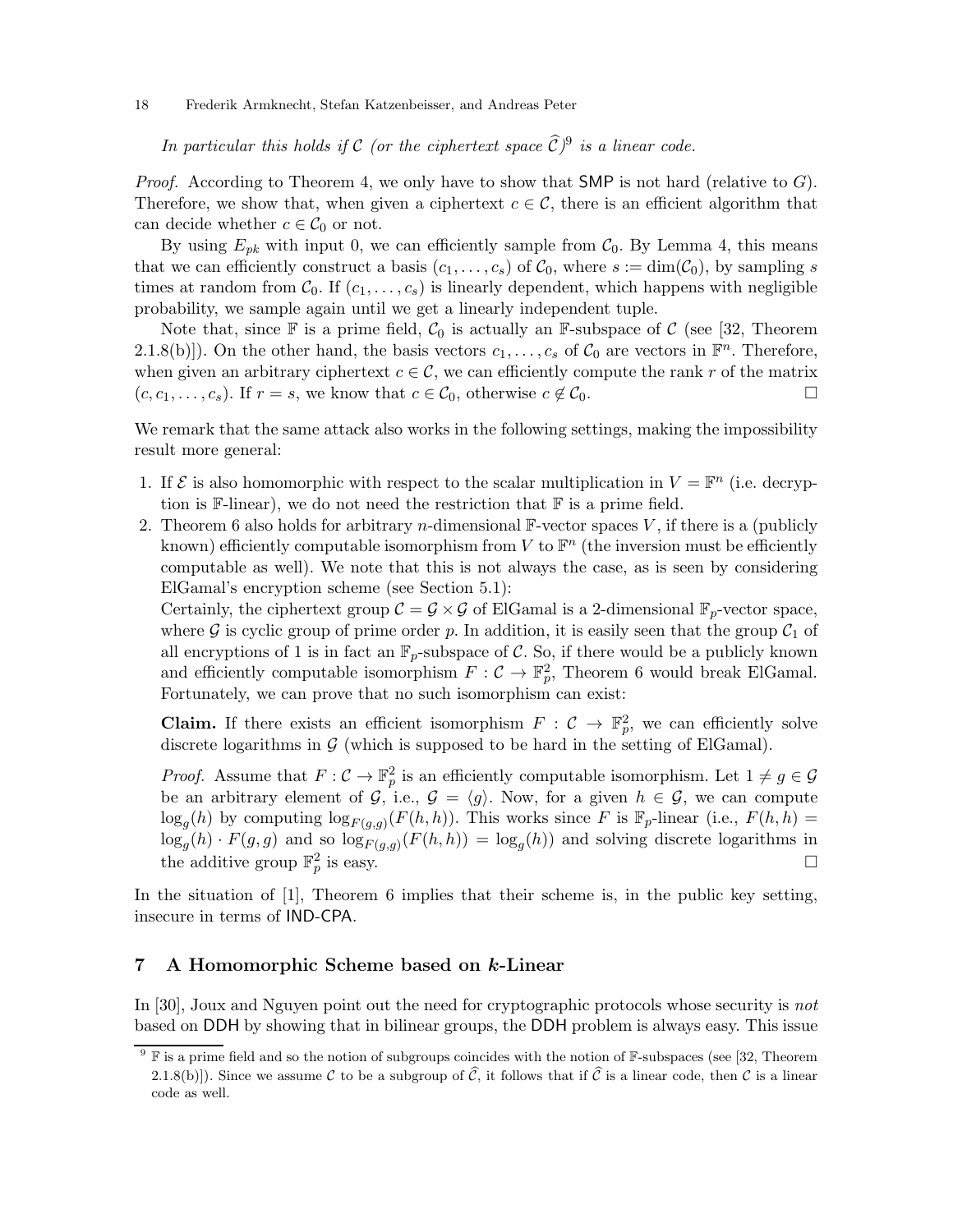has been addressed by Boneh, Boyen and Shacham in [4] by introducing an alternative to the DDH problem called the *decisional linear problem* and describing a homomorphic encryption scheme that is based on this new problem. Independently of each other, Hofheinz and Kiltz [29], and Shacham [45] gave a generalization of the linear problem to the so-called decisional k-linear problem (LP<sub>k</sub>). They prove that, in the generic group model [46], LP<sub>k+1</sub> is hard even if  $\mathsf{LP}_k$  is easy. Following the warning by Joux and Nguyen, they formulate the need for protocols whose security is based on  $\mathsf{LP}_k$ . We note that  $\mathsf{LP}_1$  is the DDH problem, while  $\mathsf{LP}_2$  is the decisional linear problem. Since the introduction of the k-linear problem, many protocols have been designed whose security is based on it, e.g.  $[4, 27, 29, 31, 35, 40, 45]$  to name just a few. However, a homomorphic encryption scheme whose IND-CPA security is based on the  $\mathsf{LP}_k$  for  $k > 2$  is still missing.

In this section, we close this gap and do even more. We first recall the computational and the *decisional* k-linear problem  $(CLP_k, \text{ resp. } LP_k)$  and formulate the new problem  $LP_k^{\text{SCLP}_k}$ which is an instance of SOAP defined in Section 4.1, whereas  $\mathsf{SCLP}_k$  is the *static*-CLP<sub>k</sub>, i.e. it is defined with respect to the public parameters of the underlying  $LP_k$  problem in  $LP_k^{\text{SCLP}_k}$  (cf. Section 4.1). Trivially, we have the relation that if  $LP_{k+1}^{SCLP_{k+1}}$  is easy, then so is  $LP_{k}^{SCLP_{k}}$ . In addition, it is shown in [36] that  $DDH^{SCDH} = LP_1^{SCLP_1}$  is hard for generic groups which proves that LP<sup>SCLP<sub>k</sub></sub> is also hard. Furthermore, we prove in the generic group model that if LP<sup>SCLP<sub>k</sub></sub> is</sup></sup> easy, then  $\textsf{LP}_{k+1}^{\textsf{SCLP}_{k+1}}$  is still hard. Thus, we have found a new problem with the same desirable property as  $LP_k$ . This result might be of independent interest as it can be used to construct new cryptographic protocols. For instance, we introduce a homomorphic encryption scheme whose IND-CCA1 security is based on  $\text{LP}_k^{\text{SCLP}_k}$  while its IND-CPA security is based on the decisional k-linear problem. Thereby giving the first IND-CCA1 secure homomorphic scheme that can be instantiated with groups where DDH is easy, e.g., bilinear groups.

**The k-Linear Problem** Fix  $k \in \mathbb{N}$ . Let  $\widehat{C} := C := \mathcal{G}^{k+1}$  where  $\mathcal{G}$  is a cyclic group of prime order p, generated by g. Furthermore, we choose  $a_i \stackrel{U}{\longleftarrow} \mathbb{Z}_p^*$  for  $i = 1, \ldots, k$  and set  $\mathcal{N} := \{ (g^{a_1r_1}, \ldots, g^{a_kr_k}, g^{\sum_{i=1}^k r_i}) \mid \forall i = 1, \ldots, k : r_i \in \mathbb{Z}_p \}$  and  $\mathcal{R} := \langle 1 \rangle^k \times \mathcal{G}$ . Clearly,  $|\mathcal{N}| = p^k$ ,  $|\mathcal{R}| = p$  and  $\mathcal{N} \cap \mathcal{R} = \{(1, \ldots, 1)\}\.$  Therefore,  $\mathcal{R}$  is a system of representatives of  $\mathcal{C}/\mathcal{N}$  (the isomorphism is given by  $(1,\ldots,1,g^r) \mapsto (1,\ldots,1,g^r) \cdot \mathcal{N}$ ). The splitting map  $\sigma : \mathcal{C} \to \mathcal{R} \times \mathcal{N}$  for  $(\mathcal{C}, \mathcal{N}, \mathcal{R})$  is given by

$$
(c_1,\ldots,c_{k+1}) \mapsto \left( \left( 1,\ldots,1,c_{k+1} \cdot \left( \prod_{i=1}^k c_i^{a_i^{-1}} \right)^{-1} \right), \left( c_1,\ldots,c_k, \prod_{i=1}^k c_i^{a_i^{-1}} \right) \right).
$$

Now, the  $CLP_k$  is the Splitting Problem for  $(C, \mathcal{N}, \mathcal{R})$  while the  $LP_k$  is the Subgroup Membership Problem for  $(C, \mathcal{N})$ . As a new problem, we define  $\mathsf{LP}_k^{\mathsf{SCLP}_k}$  as the instance of SOAP for  $(\widehat{C}, C, \mathcal{N}, \mathcal{R}, \delta)$  where the decision function  $\delta$  is trivial since  $\widehat{C} = C$ .

The Cryptosystem and Its Security Let C, C, N, R,  $\delta$ , g and the  $a_i$ 's be as in the previous section. Furthermore, we set  $\mathcal{P} := \mathcal{G}$ . We have the isomorphism  $\varphi : \mathcal{P} \to \mathcal{R}$  $\overline{\prime}$ given by  $m \mapsto (1, \ldots, 1, m)$  and the epimorphism  $\nu : C \to \mathcal{R}$  given by  $(c_1, \ldots, c_{k+1}) \mapsto$  $1, \ldots, 1, c_{k+1} \cdot \prod_{i=1}^{k} c_i^{-a_i^{-1}}$ ). We have successfully defined all the ingredients for  ${\sf GIFT}$  for a fixed  $k \in \mathbb{N}$ . The resulting cryptosystem can be summarized as follows: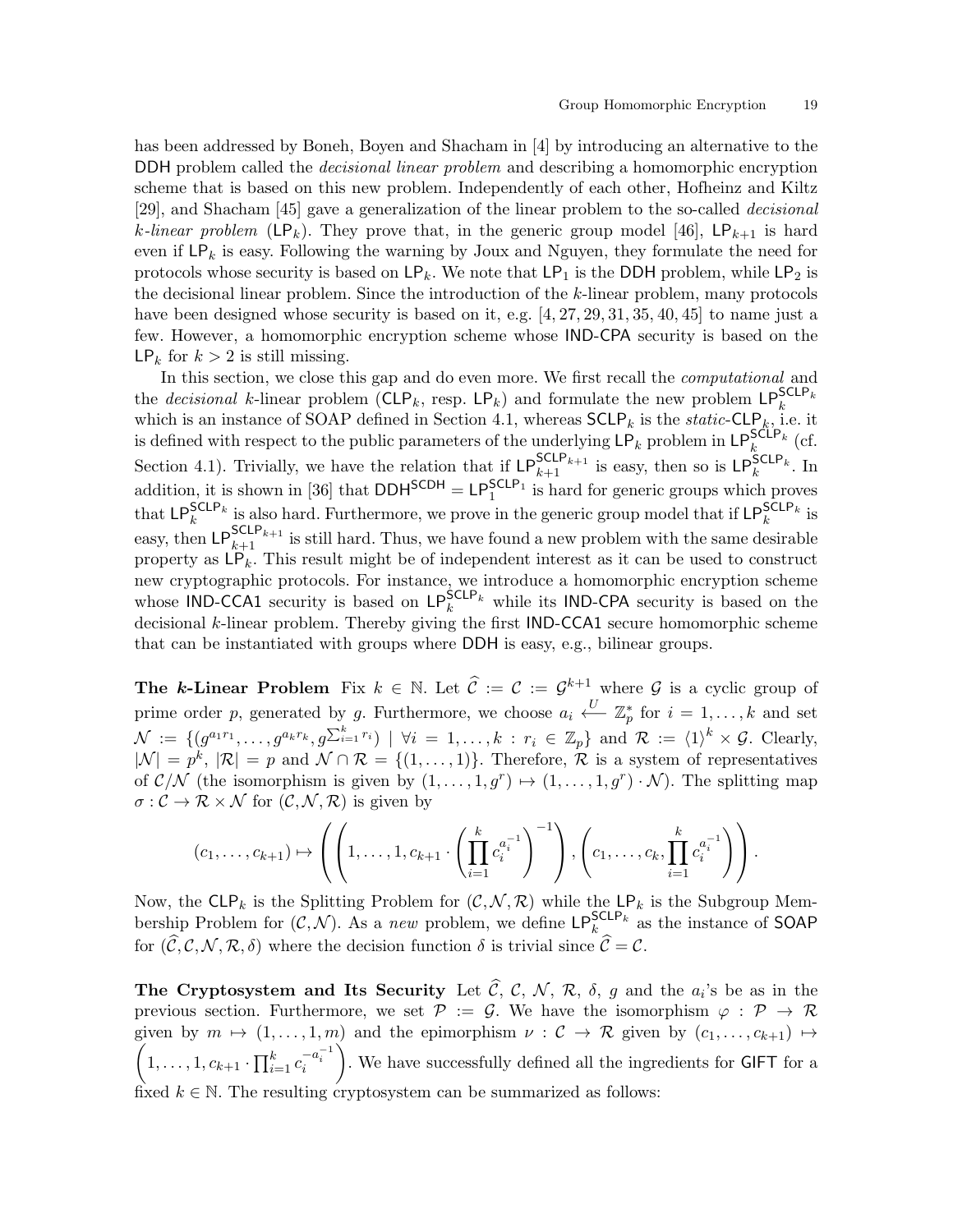**Key Generation:** Input. Security parameter  $\lambda$ . Output.  $sk = (a_1, \ldots, a_k)$  and  $pk = (p, q, q_1)$ :  $g^{a_1}, \ldots, g_k := g^{a_k}$  where  $a_i \stackrel{U}{\longleftarrow} \mathbb{Z}_p^*$  for  $i = 1, \ldots, k$  and g is a generator of a cyclic group G of prime order p such that  $\lambda$  is the length of the binary representation of p.

**Encryption:** Input. Public key pk and plaintext  $m \in \mathcal{G}$ . Output. Ciphertext c with

$$
c := (g_1^{r_1}, \ldots, g_k^{r_k}, m \cdot g^{\sum_{i=1}^k r_i})
$$
 where  $r_i \stackrel{U}{\longleftarrow} \mathbb{Z}_p$  for  $i = 1, \ldots, k$ .

**Decryption:** Input. Secret key sk and ciphertext  $c = (c_1, \ldots, c_{k+1}) \in \mathcal{G}^{k+1}$ . Output. Plaintext  $m := c_{k+1} \cdot \prod_{i=1}^{k} c_i^{-a_i^{-1}}$ .

When instantiated with  $k = 1$  the above cryptosystem is ElGamal [18], while for  $k = 2$  it is the linear encryption scheme introduced in [4]. For the security of the introduced cryptosystem, Theorems 4 and 3 yield:

Corollary 2. The above cryptosystem is IND-CPA secure (resp. IND-CCA1 secure) if and only if  $\mathsf{LP}_k^{\mathsf{CCLP}_k}$  (resp.  $\mathsf{LP}_k^{\mathsf{SCLP}_k}$ ) is hard.

Concerning the hardness of the new problem  $\mathsf{LP}_k^{\mathsf{SCLP}_k}$ , we start with a trivial fact:

# Theorem 7 (On the Hardness of  $\mathsf{LP}_k^{\mathsf{SCLP}_k}$ ).

- 1. If  $\mathsf{LP}_{k+1}^{\mathsf{SCLP}_{k+1}}$  is easy, then so is  $\mathsf{LP}_{k}^{\mathsf{SCLP}_{k}}$ .
- 2. LP<sup>SCLP</sup>1</sub> is hard in the generic group model (see [36]) and so LP<sup>SCLP<sub>k</sub> is hard in the generic</sup> group model (by using 1.)

Additionally (and this is the more important result), we show the following:

**Theorem 8** ( $LP_k^{\text{SCLP}_k}$  in the Generic Group Model). In the generic group model, we have the following Progressive Property:

If 
$$
\text{LP}_k^{\text{SCLP}_k}
$$
 is easy, then  $\text{LP}_{k+1}^{\text{SCLP}_{k+1}}$  is still hard.

## 7.1 Proof of Theorem 8

Let  $G$  be a cyclic group of prime order  $p$ . Similarly to Shacham's proof [45] of the progressive property of  $\mathsf{LP}_k$ , we prove an even stronger result than Theorem 8 by using multilinear maps [6]. We call an efficient map  $e_k$ :  $\mathcal{G}^k \to \mathcal{G}_T$  k-multilinear, if  $e_k(z_1^{r_1}, \ldots, z_k^{r_k}) =$  $e_k(z_1,\ldots,z_k)^{\prod_{i=1}^k r_i}$  for all  $z_1,\ldots,z_k\in\mathcal{G}$  and  $r_1,\ldots,r_k\in\mathbb{Z}_p$ .

In what follows, we show that in generic groups featuring a  $(k + 1)$ -multilinear map  $\mathsf{LP}_k^{\mathsf{SCLP}_k}$  is easy, but  $\mathsf{LP}_{k+1}^{\mathsf{SCLP}_{k+1}}$  is hard. This result implies Theorem 8.

We make extensive use of Shacham's paper [45], starting with a trivial consequence of one of his results. In Lemma B.1 of [45] it is shown that when given a  $(k + 1)$ -multilinear map, there is an efficient algorithm for deciding  $\mathsf{LP}_k$ . Immediately, this yields:

**Corollary 3.** Given a  $(k + 1)$ -multilinear map, there is an efficient algorithm for solving  $\mathsf{LP}_k^{\mathsf{SCLP}_k}$ .

Next, we give an upper bound on the success probability of an  $\mathsf{LP}_k^{\mathsf{SCLP}_k}$ -adversary in the presence of a k-multilinear map. We proof this results along the lines of [45] (wherein a similar results is proven for  $\mathsf{LP}_k$ ).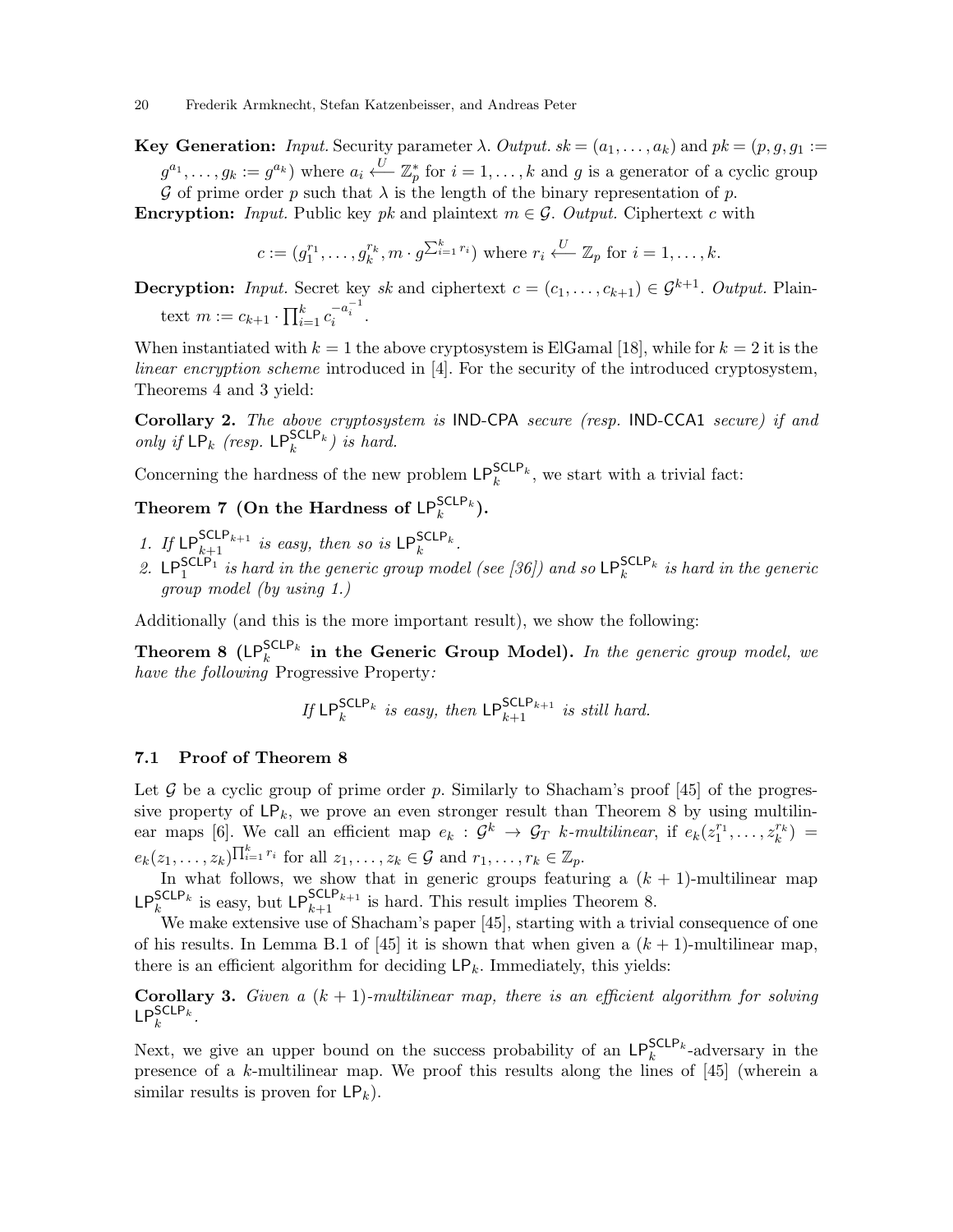**Lemma 5.** If a q-step  $(q \geq 2k)$  adversary A solves  $\text{LP}_k^{\text{SCLP}_k}$  in the generic group model (featuring a k-multilinear map), then its success probability is at most  $\frac{q \cdot (q+2k+4)^2}{2p}$ .

Proof. First, we stress that the *computational* k-linear problems are all equivalent to each other [45], and we can therefore restrict our attention to the problem  $LP_k^{\sf SCDH}$ . Now, let  $g_0$  be a generator of  $\mathcal{G}$ , and  $a_1, \ldots, a_k, y \stackrel{U}{\longleftarrow} \mathbb{Z}_p$ . We set  $g_i := g_0^{a_i}$  for  $i \in \{1, \ldots, k\}$  and  $g := g_0^y$ <sup>y</sup>. Furthermore, let  $r_1, \ldots, r_k, s \stackrel{U}{\longleftarrow} \mathbb{Z}_p$  and  $d \stackrel{U}{\longleftarrow} \{0,1\}$ , and set  $T_d := g_0^{y \sum_{i=1}^k r_i}$  and  $T_{1-d} := g_0^s$ . The adversary A is first given access to an SCDH oracle and then receives the opaque representations for the elements

$$
g_0, g_0^{a_1}, \dots, g_0^{a_k}, g_0^y, g_0^{a_1 r_1}, \dots, g_0^{a_k r_k}, T_0, T_1.
$$
 (1)

Upon reception, A outputs a bit  $d'$  and wins, if  $d' = d$ .

Let  $Q \leq q$  be the number of queries made by the adversary to the SCDH oracle. In the generic group model, the **SCDH** oracle is equivalent to the multiplication with the element  $y$ (cf., [36]). So in the challenge phase, the adversary  $A$  does not only get the opaque representations for the elements in (1), but also representations of  $g_0^{y^2}$  $g_0^{y^2}, \ldots, g_0^{y^{Q+1}}$  $\int_{0}^{y^{\infty}}$ . As usual in the generic group model [37], we have an algorithm  $\beta$  that, internally, keeps track of elements handled by A as polynomials in the ring  $\mathbb{Z}_p[A_1, \ldots, A_k, Y, R_1, \ldots, R_k, S]$  and, externally, describes these as arbitrary opaque strings in some sufficiently large domain. It maintains these two representations in two lists  $\{(F_i, \xi_i)\}\$ and  $\{(F_{T,i}, \xi_{T,i})\}\$ for elements of  $\mathcal G$  and  $\mathcal G_T$ , respectively. We assume that the domain for external representations is large enough so that, except with negligible probability, A can only query for elements it previously obtained from  $\beta$ , and  $\beta$ never outputs the same opaque representation for two different elements.

Now, in the challenge phase,  $\mathcal A$  is provided with elements that  $\mathcal B$  internally represents by the following polynomials:

$$
g_0: F = 1, g_1: F = A_1, \ldots, g_k: F = A_k, g: F = Y, \ldots, g^{y^{Q+1}}: F = Y^{Q+1}
$$
  
and  $g_1^{r_1}: F = A_1 R_1, \ldots, g_k^{r_k}: F = A_k R_k, T_0: F = T_0, T_1: F = T_1.$ 

On these elements to which  $\mathcal A$  is given opaque representations,  $\mathcal A$  can perform the following operations by using  $\mathcal{B}$ :

- Group Action: On input two elements of  $G$ , internally represented as  $F_1$  and  $F_2$ ,  $\beta$  adds  $F' := F_1 + F_2$  to the representation list of G (if not already there), and outputs with the corresponding external representation. The group action for  $\mathcal{G}_T$  is handled analogously.
- − Inversion: On input an element of  $\mathcal{G}$ , internally represented as  $F$ ,  $\mathcal{B}$  adds  $F' := -F$  to the representation list of  $\mathcal G$  (if not already there), and outputs with the corresponding external representation. The inversion for  $\mathcal{G}_T$  is handled analogously.
- *Multilinear Map:* On input k elements of G (internally represented as  $F_1, \ldots, F_k$ ) B adds  $F' := \prod_{i=1}^k F_i$  to the representation list of  $\mathcal{G}_T$  (if not already there), and outputs with the corresponding external representation.

We see that for all F on the representation list for  $\mathcal{G}$ , we have  $\deg(F) \leq q$ , while for all  $F_T$ on the representation list for  $\mathcal{G}_T$ , we have  $\deg(F_T) \leq 2k$ . After placing the remaining  $q - Q$ queries (recall that  $A$  is allowed to make q steps in total) to these operations, it outputs its guess  $d'$  for  $d$ .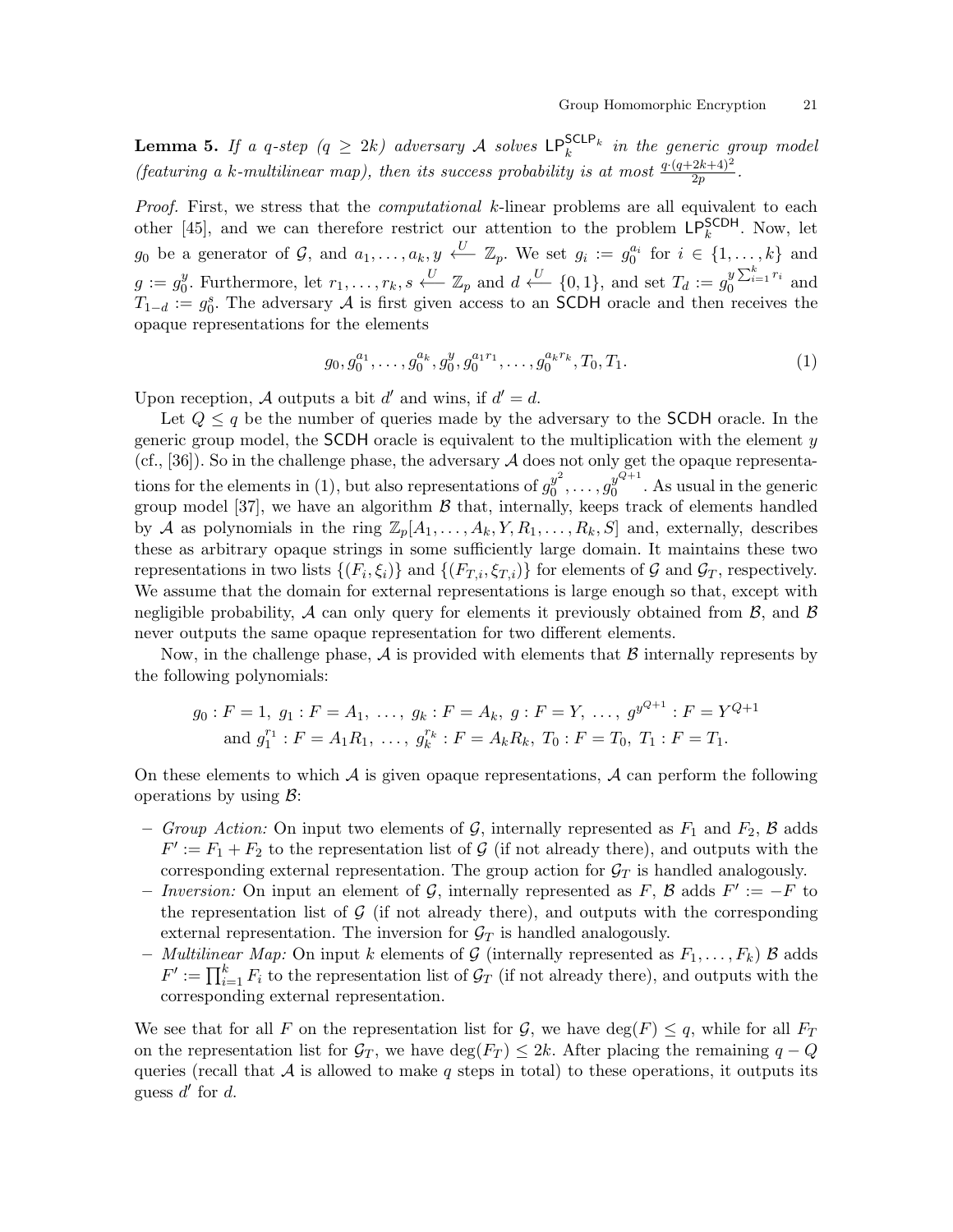Now, B chooses  $a_1, \ldots, a_k, y, r_1, \ldots, r_k, s \stackrel{U}{\longleftarrow} \mathbb{Z}_p$ . If we set

$$
A_1 := a_1, \ldots, A_k := a_k, Y := y, R_1 := r_1, \ldots, R_k := r_k,
$$
\n<sup>(2)</sup>

$$
T_d := y \cdot \sum_{i=1}^k r_i, \ T_{1-d} := s,\tag{3}
$$

the simulation engineered by algorithm  $\beta$  is consistent with these values unless there are two distinct polynomials  $F_1$  and  $F_2$  on the representation list for  $G$  or two distinct polynomials  $F_{T,1}$  and  $F_{T,2}$  on the representation list for  $\mathcal{G}_T$  that take on the same value under the assignment above. It remains to show that  $A$  cannot construct such a collision independently of the choice of the random values and that the probability that the choice of random values produces a collision is bounded. We recall that  $A$  additionally has the opaque representations of  $y^2, \ldots, y^{Q+1}$  due to the SCDH oracle.

Certainly, the probability that there are at least two equal values among  $y, y^2, \ldots, y^{Q+1}$ is negligible in  $p$ , and since all the random values are independent of each other, except for the value of  $T_d = y \cdot \sum_{i=1}^k r_i$ , the adversary A must produce a multiple of  $Y \cdot \sum_{i=1}^k R_i$ , say  $F = XY \sum_{i=1}^{k} R_i$  for some non-zero X, only by using the terms in (2) and (3). Clearly, any monomial that can be produced from  $A_1, \ldots, A_k, Y, \ldots, Y^{Q+1}, A_1R_1, \ldots, A_kR_k, T_d, T_{1-d}$ by using the above described operations is divisible by  $A_i$  if it is divisible by  $R_i$  for each  $i = 1, \ldots, k$ . Furthermore, for every i, each monomial in the expansion of  $XYR_i$  in  $F =$  $XY \sum_{j=1}^{k} R_j$  must be divisible by  $A_i$ , hence  $A_i \mid X$  (a formal proof of this fact is given in [45]). Therefore, F is divisible by the  $k+2$  monomials  $A_1, \ldots, A_k, Y$  and  $R_i$  for some i. Since A only knows Y and its powers  $Y^2, \ldots, Y^{Q+1}$ , and since no term  $A_a A_b$  is known to A for any a, b, forming F would require taking the product of at least  $k+1$  of the polynomials available to the adversary. But the multilinear map only allows for forming the product of at most  $k$ terms. Thus,  $A$  cannot produce  $F$  and is hence unable to cause a collision.

Finally, we give an upper bound for the probability that a random choice of the values  $a_1, \ldots, a_k, y, r_1, \ldots, r_k$ , s causes the same value on two distinct polynomials. Since the degrees of the polynomials in the representation list of  $\mathcal G$  are upper bounded by  $q$ , the probability that two such polynomials have the same evaluation for some random values is at most  $\frac{q}{p}$ (over the choice of values) (cf., [46, Lemma 1]). Analogously, this probability is at most  $\frac{2k}{p}$  for polynomials in the representation list of  $\mathcal{G}_T$  since the degrees of these are upper bounded by 2k. In the challenge phase, the two representation lists consist together of  $2k + Q + 4$  values. When the adversary A does its remaining  $q - Q$  queries, the lists contain at most  $q + 2k + 4$ values, and the success probability of  $A$  is bounded by

$$
\binom{q+2k+4}{2}\frac{q}{p} \le \frac{q\cdot (q+2k+4)^2}{2p}.
$$

In particular, constant success probability requires  $q = \Omega(\sqrt[3]{p})$  steps.

Therefore, we have proven Theorem 8 by taking Corollary 3 and Lemma 5 together.

## 8 Conclusion

In this work, we gave a unified view on group homomorphic encryption schemes by identifying and abstracting their most fundamental properties (in particular, by identifying the shifttype structure). This view allowed us to give complete characterizations both in terms of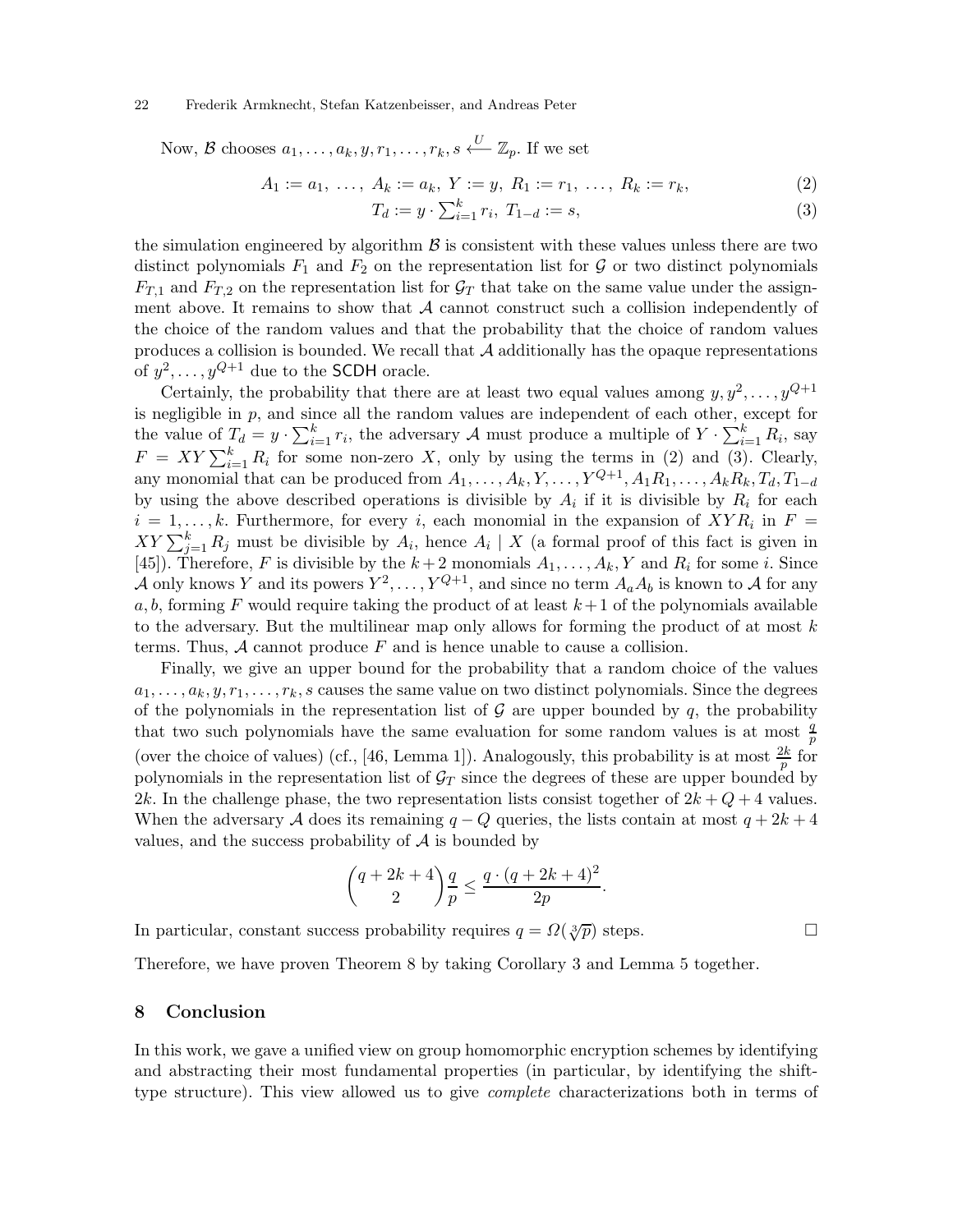design and security of *all existing* group homomorphic schemes. Beside these all-embracing characterizations, we also deduced new theoretical insights on existing schemes and their security (e.g., regarding Paillier's scheme), on subgroup problems (e.g., the identification of the naturally arising problem SOAP) and derived two impossibility results (e.g., regarding the use of linear codes). On the practical side, our unified framework enables us to construct new encryption schemes quite easily, which we emphasize by giving an example based on the k-linear problem that in particular, led to the construction of a new problem with the same desirable progressive property in the generic group model.

## References

- 1. Frederik Armknecht and Ahmad-Reza Sadeghi. A new approach for algebraically homomorphic encryption. Cryptology ePrint Archive, Report 2008/422, 2008. http://eprint.iacr.org/.
- 2. Mihir Bellare, Anand Desai, David Pointcheval, and Phillip Rogaway. Relations among notions of security for public-key encryption schemes. In Hugo Krawczyk, editor, *CRYPTO*, volume 1462 of *Lecture Notes in Computer Science*, pages 26–45. Springer, 1998.
- 3. J. Benaloh. *Verifiable secret-ballot elections*. PhD thesis, Yale University, New Haven, CT, USA, 1987.
- 4. Dan Boneh, Xavier Boyen, and Hovav Shacham. Short group signatures. In Matthew K. Franklin, editor, *CRYPTO*, volume 3152 of *Lecture Notes in Computer Science*, pages 41–55. Springer, 2004.
- 5. Dan Boneh, Eu-Jin Goh, and Kobbi Nissim. Evaluating 2-dnf formulas on ciphertexts. In Joe Kilian, editor, *TCC*, volume 3378 of *Lecture Notes in Computer Science*, pages 325–341. Springer, 2005.
- 6. Dan Boneh and Alice Silverberg. Applications of multilinear forms to cryptography. *Contemporary Mathematics*, 324:71–90, 2002.
- 7. Ran Canetti, Hugo Krawczyk, and Jesper Buus Nielsen. Relaxing chosen-ciphertext security. In Dan Boneh, editor, *CRYPTO*, volume 2729 of *Lecture Notes in Computer Science*, pages 565–582. Springer, 2003.
- 8. Dario Catalano, Rosario Gennaro, Nick Howgrave-Graham, and Phong Q. Nguyen. Paillier's cryptosystem revisited. In *ACM Conference on Computer and Communications Security*, pages 206–214, 2001.
- 9. Kai-Min Chung, Yael Kalai, and Salil Vadhan. Improved delegation of computation using fully homomorphic encryption. In Tal Rabin, editor, *Advances in Cryptology CRYPTO 2010*, volume 6223 of *Lecture Notes in Computer Science*, pages 483–501. Springer Berlin / Heidelberg, 2010.
- 10. Josh D. Cohen and Michael J. Fischer. A robust and verifiable cryptographically secure election scheme (extended abstract). In *FOCS*, pages 372–382. IEEE, 1985.
- 11. Ronald Cramer, Ivan Damgård, and Jesper Buus Nielsen. Multiparty computation from threshold homomorphic encryption. In Birgit Pfitzmann, editor, *EUROCRYPT*, volume 2045 of *Lecture Notes in Computer Science*, pages 280–299. Springer, 2001.
- 12. Ronald Cramer, Matthew K. Franklin, Berry Schoenmakers, and Moti Yung. Multi-autority secret-ballot elections with linear work. In *EUROCRYPT*, pages 72–83, 1996.
- 13. Ronald Cramer, Rosario Gennaro, and Berry Schoenmakers. A secure and optimally efficient multiauthority election scheme. In *EUROCRYPT*, pages 103–118, 1997.
- 14. Ronald Cramer and Victor Shoup. Universal hash proofs and a paradigm for adaptive chosen ciphertext secure public-key encryption. In Lars R. Knudsen, editor, *EUROCRYPT*, volume 2332 of *Lecture Notes in Computer Science*, pages 45–64. Springer, 2002.
- 15. Ivan Damgård. Towards practical public key systems secure against chosen ciphertext attacks. In Joan Feigenbaum, editor, *CRYPTO*, volume 576 of *Lecture Notes in Computer Science*, pages 445–456. Springer, 1991.
- 16. Ivan Damgård and Mads Jurik. A generalisation, a simplification and some applications of paillier's probabilistic public-key system. In Kwangjo Kim, editor, *Public Key Cryptography*, volume 1992 of *Lecture Notes in Computer Science*, pages 119–136. Springer, 2001.
- 17. Michael Fellows and Neal Koblitz. Combinatorial cryptosystems galore! In *Finite Fields: Theory, Applications, and Algorithms*, volume 168 of *Contemporary Mathematics*, pages 51–61. American Mathematical Society, 1993.
- 18. Taher El Gamal. A public key cryptosystem and a signature scheme based on discrete logarithms. In *CRYPTO*, pages 10–18, 1984.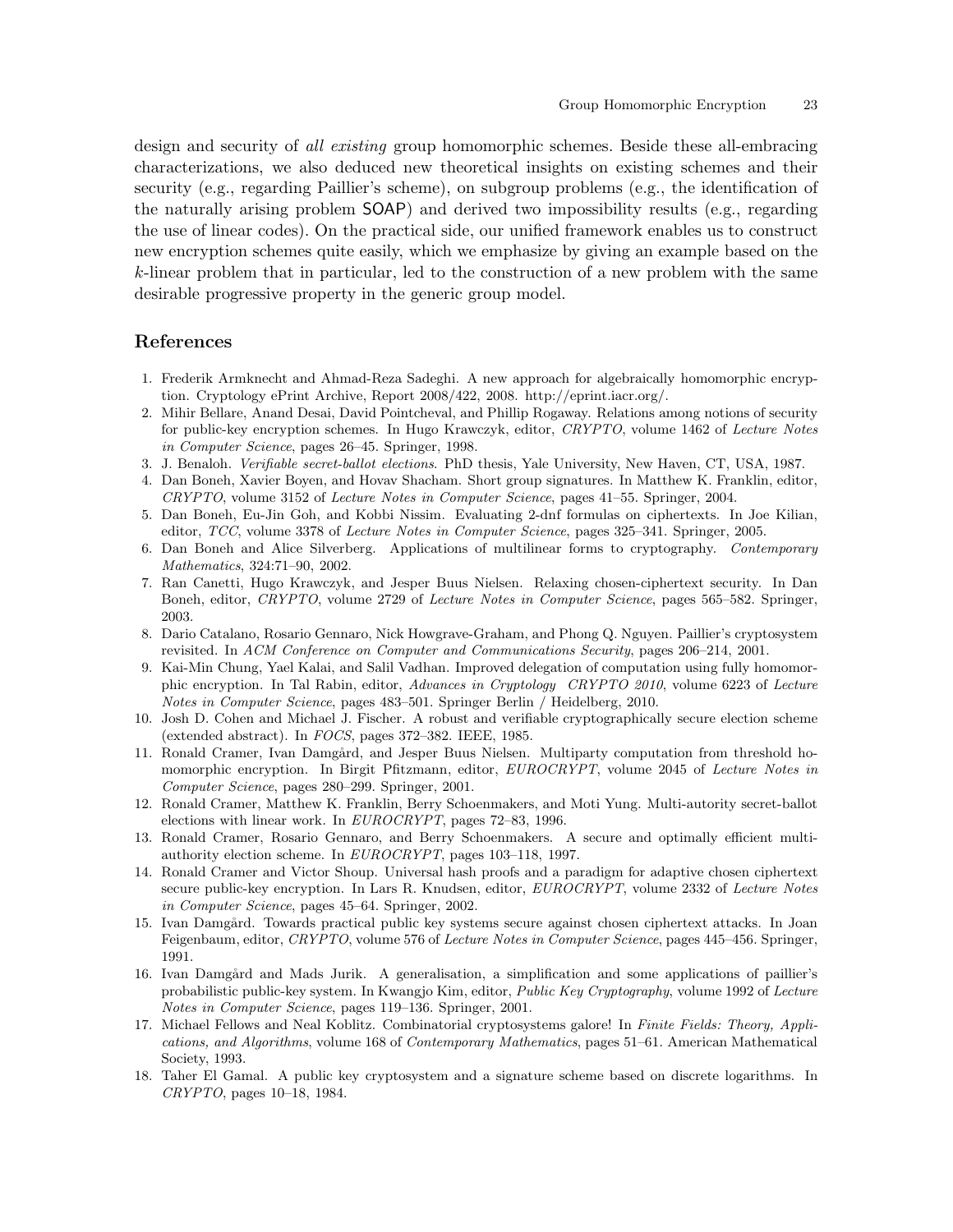- 24 Frederik Armknecht, Stefan Katzenbeisser, and Andreas Peter
- 19. Rosario Gennaro, Craig Gentry, and Bryan Parno. Non-interactive verifiable computing: Outsourcing computation to untrusted workers. In Tal Rabin, editor, *CRYPTO*, volume 6223 of *Lecture Notes in Computer Science*, pages 465–482. Springer, 2010.
- 20. Craig Gentry. *A fully homomorphic encryption scheme*. PhD thesis, Stanford University, 2009. crypto.stanford.edu/craig.
- 21. Craig Gentry. Fully homomorphic encryption using ideal lattices. In Michael Mitzenmacher, editor, *STOC*, pages 169–178. ACM, 2009.
- 22. Craig Gentry and Shai Halevi. *Implementing Gentry's Fully-Homomorphic Encryption Scheme*, August 2010. https://researcher.ibm.com/researcher/files/us-shaih/fhe-implementation.pdf.
- 23. Kristian Gjøsteen. Homomorphic cryptosystems based on subgroup membership problems. In Ed Dawson and Serge Vaudenay, editors, *Mycrypt*, volume 3715 of *Lecture Notes in Computer Science*, pages 314–327. Springer, 2005.
- 24. Kristian Gjøsteen. Symmetric subgroup membership problems. In Serge Vaudenay, editor, *Public Key Cryptography*, volume 3386 of *Lecture Notes in Computer Science*, pages 104–119. Springer, 2005.
- 25. Kristian Gjøsteen. A new security proof for damgård's elgamal. In David Pointcheval, editor, *CT-RSA*, volume 3860 of *Lecture Notes in Computer Science*, pages 150–158. Springer, 2006.
- 26. Shafi Goldwasser and Silvio Micali. Probabilistic encryption. *J. Comput. Syst. Sci.*, 28(2):270–299, 1984.
- 27. Jens Groth, Rafail Ostrovsky, and Amit Sahai. Non-interactive zaps and new techniques for nizk. In Cynthia Dwork, editor, *CRYPTO*, volume 4117 of *Lecture Notes in Computer Science*, pages 97–111. Springer, 2006.
- 28. Brett Hemenway and Rafail Ostrovsky. Lossy trapdoor functions from smooth homomorphic hash proof systems. *Electronic Colloquium on Computational Complexity (ECCC)*, 16:127, 2009.
- 29. Dennis Hofheinz and Eike Kiltz. Secure hybrid encryption from weakened key encapsulation. In Alfred Menezes, editor, *CRYPTO*, volume 4622 of *Lecture Notes in Computer Science*, pages 553–571. Springer, 2007.
- 30. Antoine Joux and Kim Nguyen. Separating decision diffie-hellman from computational diffie-hellman in cryptographic groups. *J. Cryptology*, 16(4):239–247, 2003.
- 31. Eike Kiltz. Chosen-ciphertext security from tag-based encryption. In Shai Halevi and Tal Rabin, editors, *TCC*, volume 3876 of *Lecture Notes in Computer Science*, pages 581–600. Springer, 2006.
- 32. Hans Kurzweil and Bernd Stellmacher. *The Theory of Finite Groups: An Introduction*. Springer, 2004.
- 33. Eyal Kushilevitz and Rafail Ostrovsky. Replication is not needed: Single database, computationally-private information retrieval. In *FOCS*, pages 364–373, 1997.
- 34. Serge Lang. *Algebra*, volume 211 of *Graduate Texts in Mathematics*. Springer-Verlag, 2002.
- 35. Allison B. Lewko and Brent Waters. Efficient pseudorandom functions from the decisional linear assumption and weaker variants. In Ehab Al-Shaer, Somesh Jha, and Angelos D. Keromytis, editors, *ACM Conference on Computer and Communications Security*, pages 112–120. ACM, 2009.
- 36. Helger Lipmaa. On the cca1-security of elgamal and damgård's elgamal. In *Proceedings of Inscrypt 2010*. Springer, 2010. http://research.cyber.ee/∼lipmaa/papers/lip10/. To appear.
- 37. Ueli M. Maurer. Abstract models of computation in cryptography. In Nigel P. Smart, editor, *IMA Int. Conf.*, volume 3796 of *Lecture Notes in Computer Science*, pages 1–12. Springer, 2005.
- 38. David Naccache and Jacques Stern. A new public key cryptosystem based on higher residues. In *ACM Conference on Computer and Communications Security*, pages 59–66, 1998.
- 39. Moni Naor and Benny Pinkas. Oblivious polynomial evaluation. *SIAM J. Comput.*, 35(5):1254–1281, 2006.
- 40. Moni Naor and Gil Segev. Public-key cryptosystems resilient to key leakage. In Shai Halevi, editor, *CRYPTO*, volume 5677 of *Lecture Notes in Computer Science*, pages 18–35. Springer, 2009.
- 41. Tatsuaki Okamoto and Shigenori Uchiyama. A new public-key cryptosystem as secure as factoring. In *EUROCRYPT*, pages 308–318, 1998.
- 42. Pascal Paillier. Public-key cryptosystems based on composite degree residuosity classes. In *EUROCRYPT*, pages 223–238, 1999.
- 43. Chris Peikert and Brent Waters. Lossy trapdoor functions and their applications. In Cynthia Dwork, editor, *STOC*, pages 187–196. ACM, 2008.
- 44. Manoj Prabhakaran and Mike Rosulek. Homomorphic encryption with cca security. In Luca Aceto, Ivan Damgård, Leslie Ann Goldberg, Magnús M. Halldórsson, Anna Ingólfsdóttir, and Igor Walukiewicz, editors, *ICALP (2)*, volume 5126 of *Lecture Notes in Computer Science*, pages 667–678. Springer, 2008.
- 45. Hovav Shacham. A cramer-shoup encryption scheme from the linear assumption and from progressively weaker linear variants. Cryptology ePrint Archive, Report 2007/074, 2007. http://eprint.iacr.org/.